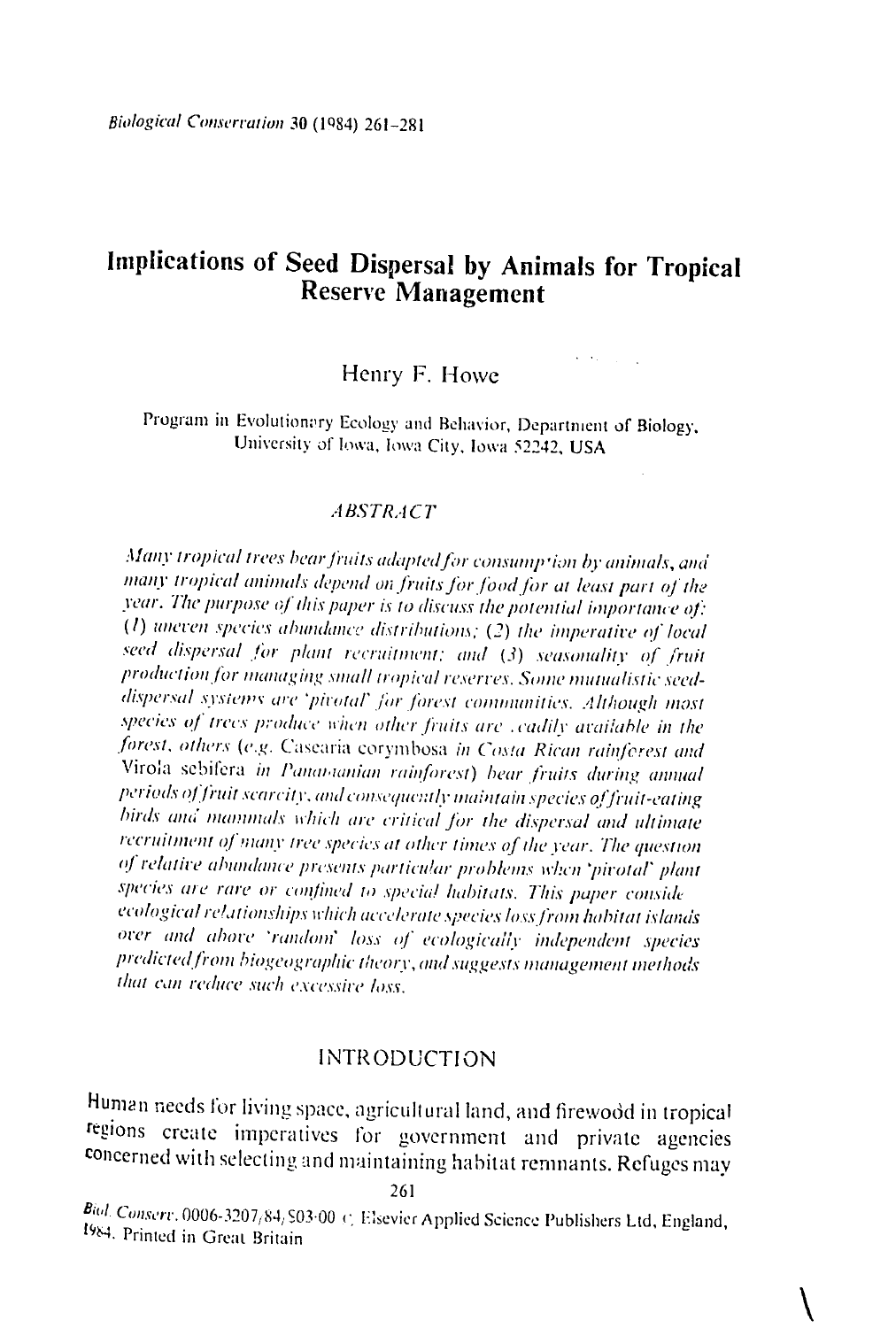**I!h** designed to maintain particular 'focal' endangered species, or **to**  protect entire communities. Either kind of reserve is likely to become a habitat island, and wil) consequently lose species through chance (MacArthur & Wilson, 1967). The process will **be** especially rapid in small reserves harbouring small populations of animals and plants (Wilson  $\&$ Willis, 1975). The most mathematically tractable predictions assume no interactions between species (Wright & Hubbell, **1983).** Such theory is directly applicable to animals with generalized feeding habitats, to plants that do not require animals for pollination or disnersal, and to plants that are pollinated and dispersed by a wide variety of animals. But in tropical forests 'all species are not equal'. Interactions occur. Futuyma (1973) asserts that ecological links in such forests make them particularly vulnerable  $\odot$  human perturbation. Local extinction of a fruit-eating bird, bat, or primate might, for instance, reduce recruitment of fruiting trees dependent upon it for reproduction, and consequently increase the chance of local extinction of the focal trees, of other animals that eat their fruits, and ultimately of other trees dispersed by members of the initial assemblage (Howe, 1976). The general consequence would be a widening circle of extinctions, precipitated by the disappearance of one 'pivotal' species (Howe, 1977). This paper develops the biological assumptions behind such a prediction, reviews relevant evidence from neotropical forests, and make. qualitative recommendations for selection and maintenance of tropical reserves.

### **FRAMEWORK**

The following discussion assumes that: (I) the species in any major taxon are unequally represented in any community; (2) many tropical animals depend partly or entirely on fruit for food, and many tropical plants require fruit-eating animals for secd dissemination and ultimately for seedling recruitment; and (3) fruiting phenologies in most tropical forests are seasonal. Each affects community integrity.

## Species abundances

Preston (1948, 1962; also Hairston, 1969) first developed the concept of the 'canonical lognormal' distribution of species abundances. In any community, the members of a major taxonomic unit such as 'birds' or

 $\frac{1}{2}$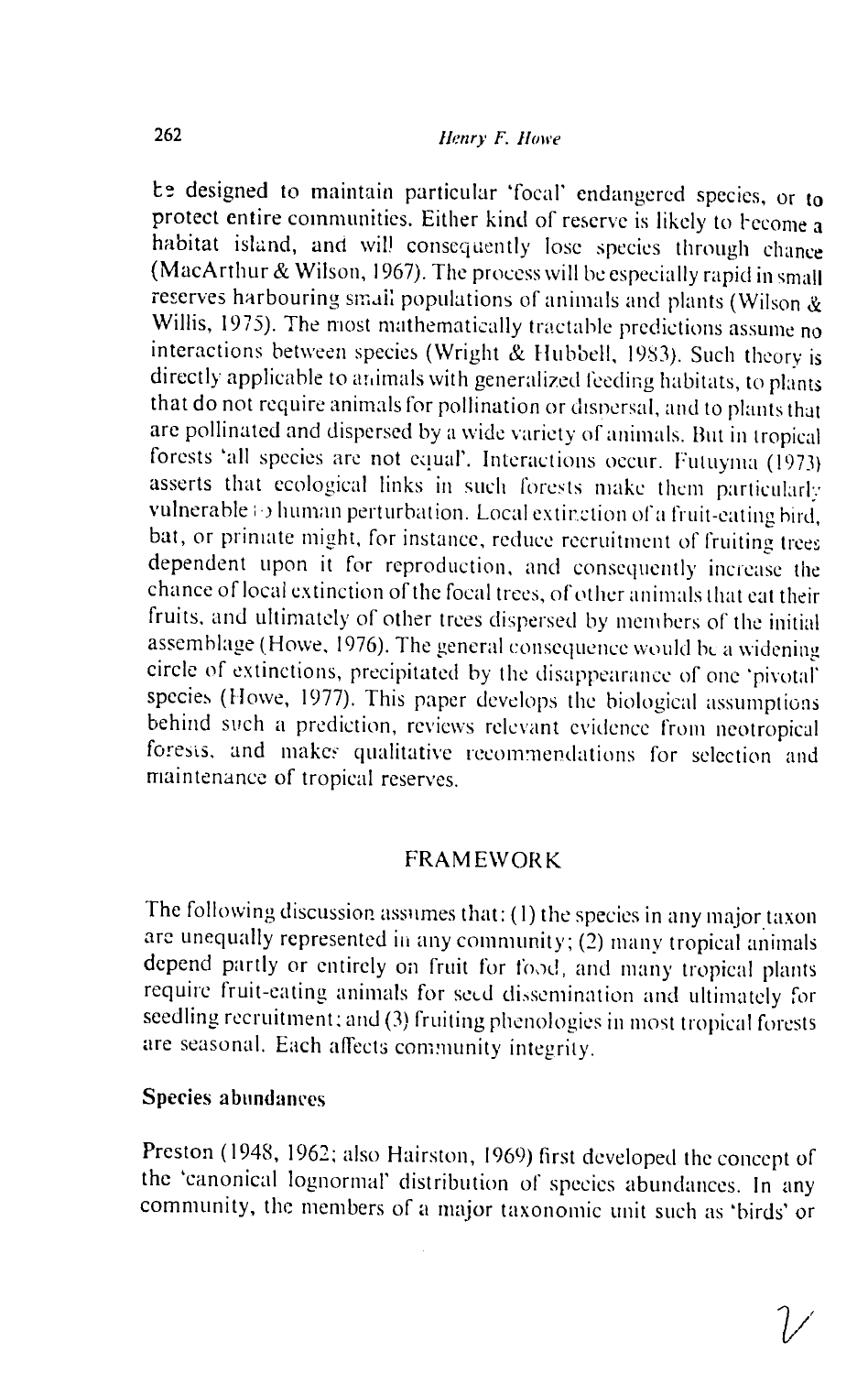

Fig. 1. Relative abundances of 186 tree species 20 cm or more in diameter at breast sample (7614 sample (7614 individuals) shows a typical lognormal distribution, indicating that most species are present in low abundances while some are very common. Adapted from Hubbell & Foster (1983).

'angiosperms' are distributed unequally. Some species are common, some<br>are less common, and many are rare. Complete data sets are unusual, but<br>Hubbell (1979) has found this to be true for tree and shrub species in a dry<br>s different numbers.

The elementary observation of unequal species abundances has consequences for conservation. Populations oscillate over time, and the chance that any given population will oscillate to extinction is inversely related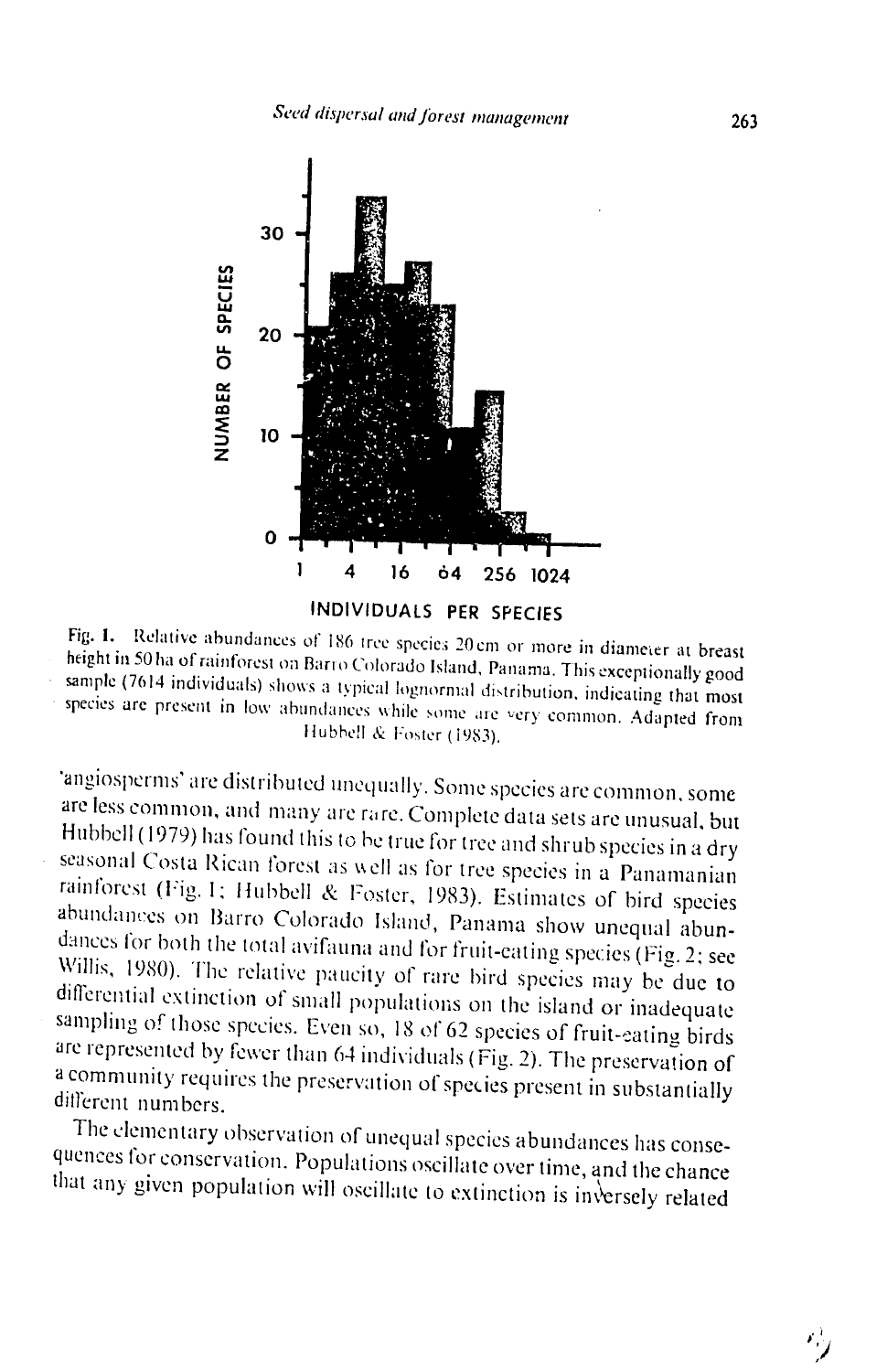

**Fig. 2.** Relative abundances of fruit-eating birds on Barro Colorado Island, Panama.<br>This atypical distribution shows fewer rare species than expected, although 18 of 62 are represented by fever than 64 individuals. Estim

to its size (MacArthur & Wilson, 1967; see Wright & Hubbell, 1983).<br>Many local extinctions do not dramatically affect the general aspect of a<br>community. It is neither surprising nor distressing that three pairs of the<br>bar even though its likelihood of extinction *is* inversely related to abundance.

ή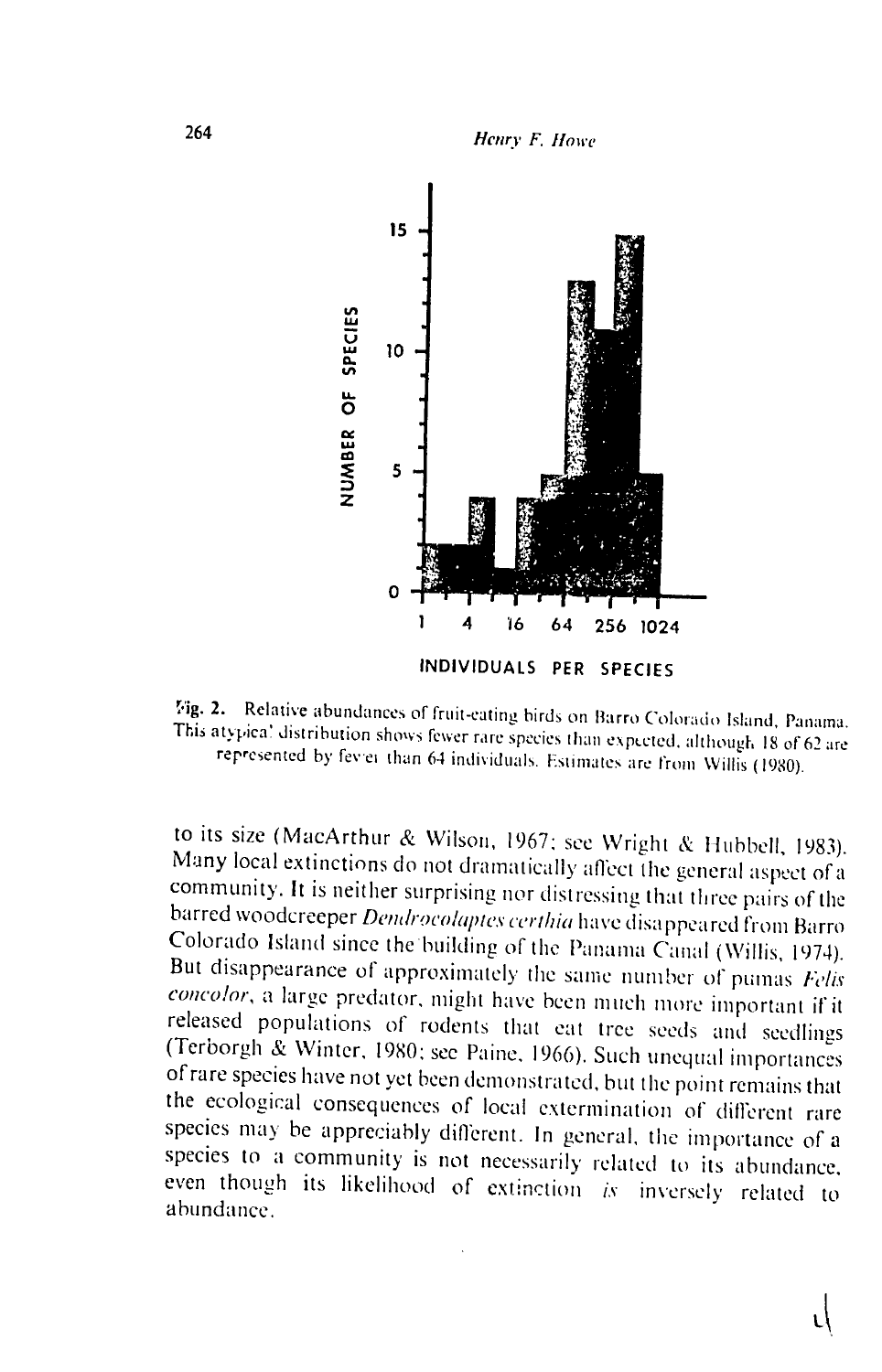# Animal-mediated dispersal

Many tropical animals depend partly or entirely on fruit for food for at least part of each year, and many tropical trees and shrubs bear fruits adapted for animal consumption. In neotropical forests,  $50.90\%$  of the can<br>opy trees bear fruits adapted for animal dispersal, while close to<br>100  $^{\circ}$ of the shrubs and sub-canopy trees produce fleshy fruits (Howe & Smallwood, 1982). Paleotropical forests have smaller but still substantial proportions of animal-dispersed species in each category (35–48<sup>o</sup><sub>0</sub> and 70-80%; respectively, Howe & Smallwood, 1982), implying a widespread advantage to local seed dissemination by animals. Analogous figures for animals are difficult to interpret because categories are not as discrete as they are for the fruits themselves; fruits constitute varying proportions in the diets of many neotropical bird species (Orians, 1969; Karr, 1971), and the birds may either disperse seeds, destroy them outright, or simply fail to disperse them (McKey, 1975; Howe & Estabrook, 1977). In the wellstudied Barro Colorado forest we find a typical 78<sup>%</sup> of 291 canopy trees and 87% of 131 sub-canopy trees produce fleshy fruits adapted for animal consumption (Howe & Smallwood, 1982; also Foster, 1982a), while 38 $\degree$ <sub>0</sub> of 164 resident birds species eat fruits (see Willis, 1980). Of the total bird count, 24% species are in such groups as toucans (Ramphastidae) and cotingas (Cotingidae), largely or entirely dependent on fruits for food and likely to be dispersal agents, while others such as parrots (Psittacidae) digest seeds and are consequently not dispersal agents. Additionally, North American migrants eat fruits and disperse seeds (see Leck, 1972; Howe & De Steven, 1979; Greenberg, 1981). Although less known, mammals such as bats (Morrison, 1978) and monkeys (Howe, 1980; Milton, 1980) are clearly dispersal agents in the Barro Colorado forest, while others such as agoutis and pacas (Dasyproctidae) have more questionable roles (Howe, 1980; 1981). In short, the taxonomic compositions of the Barro Colorado and other forest communities imply pervasive importance of fruit as food and indicate that many bird and mammal species are likely to be important dispersal agents of a variety of tree species.

In what sense are plants 'dependent' on animals for seed dissemination? Local seed dispersal might either be an escape from density-dependent seed mortality near the parent tree (Janzen, 1970) or a means of 'colonizing' ephemeral light gaps caused by either large-scale clearing or small-scale treefalls and branchfalls (see Howe & Smallwood, 1982).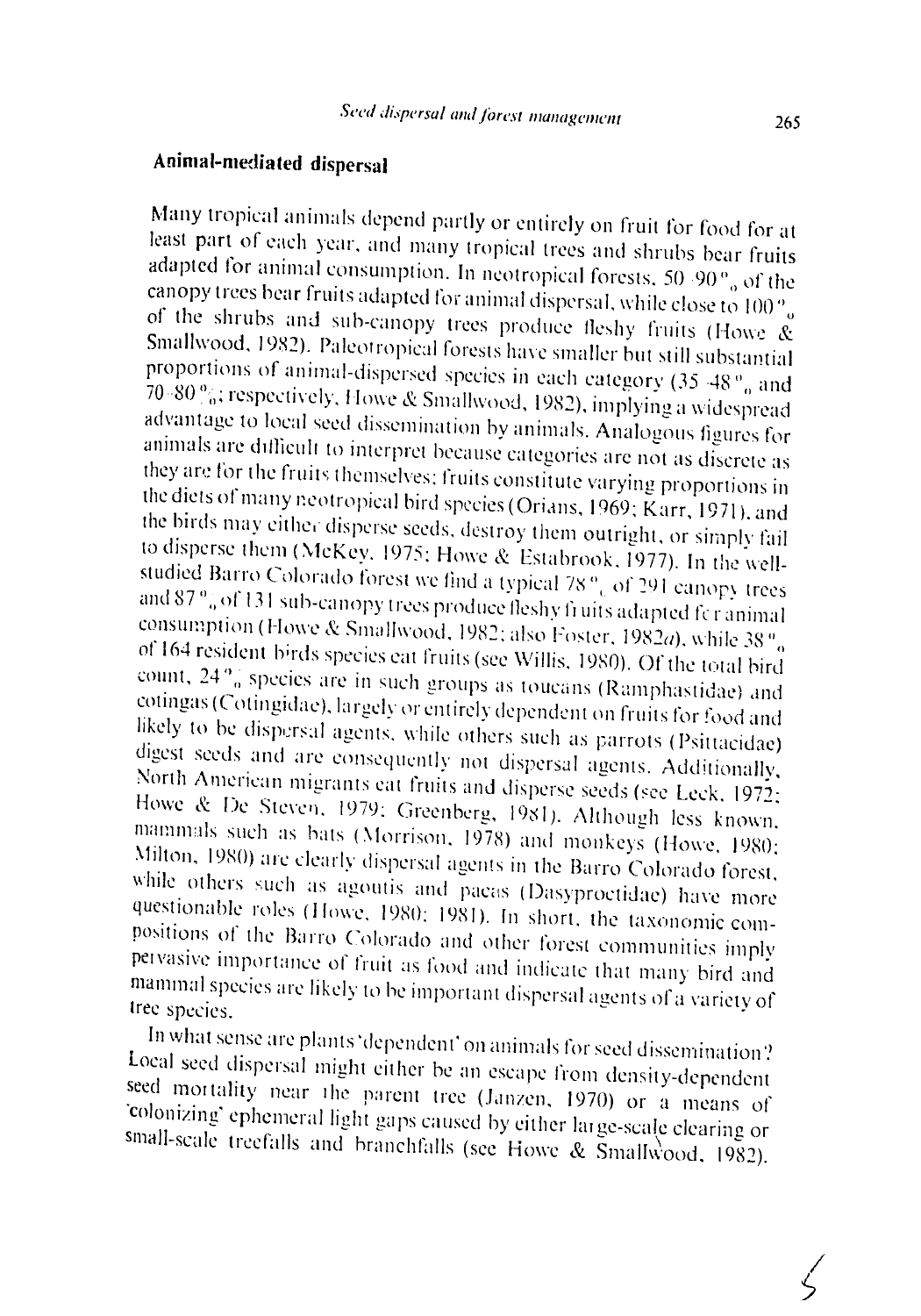Citation of the first hypothesis has far outstripped field corroboration. although in neotropical forests it is now clear that disproportionate mortality of seeds or seedings does occur near the parent trees in Casearia (Howe & Primack, 1975). Andira (Janzen et al., 1976), Bursera (Clark & Clark, 1981), Platypodsess (Augspurger, 1983), and Virola (Howe et al., in prep). The latter example is Virola surinamensis, a myristicaceous tree with fruits dispersed by toucans in Central and South America. A quantitative field experiment shows that an immediate advantage to dispersal away from the crown exists because the probability of infestation by Conotrachelus weevils (Curculionidae) is four times higher for seeds close to the tree than for those 25 or more metres away from the crown. Other local advantages to dispersal exist, however. Hartshorn (1978) has suggested that at least 75% of the trees in one Costa Rican rainforest require light gaps, even if small and ephemeral, for recruitment. Howe & Smallwood (1982) point to an inexorable advantage to parent trees which, through animals or other means, broadcast seeds so widely that they maximize the chance that their offspring will occupy such randomly-occurring gaps. If the parental crown represents one 'tree space' suitable for an offspring, only one such potential space exists under the parent, should it fall, while an infinity of potential gaps exist away from the parent. Even if mortality of seeds or seedlings is densityindependent, there will be an inevitable advantage to dissemination away from the crown. For either or both reasons, animal-mediated dispersal is certain to be critical for the demographic recruitment of many or most tropical tree species.

### Seasonality

All studies of tropical fruiting phenologies report seasonality. Extreme seasonality is the rule in forests with distinct wet and dry seasons in Australia (Crome, 1975), Brazil (Jackson, 1981), Costa Rica (Frankie et al., 1974), Malaya (Medway, 1972), and Panama (Foster, 1982a), and substantial fruiting seasonality even occurs in very wet (annual precipitation of 4000 6000 mm) neotropical forests with weak dry seasons (Frankie et al., 1974). Fruiting seasonality is less pronounced, but noticeable, in wet forests showing virtually no monthly variation in rainfall, as has been reported in one Colombian forest (Hilty, 1980). It is likely that food resources for fruit-eating animals are not as constant as was once thought (Leigh & Windsor, 1982). Food may be far more

n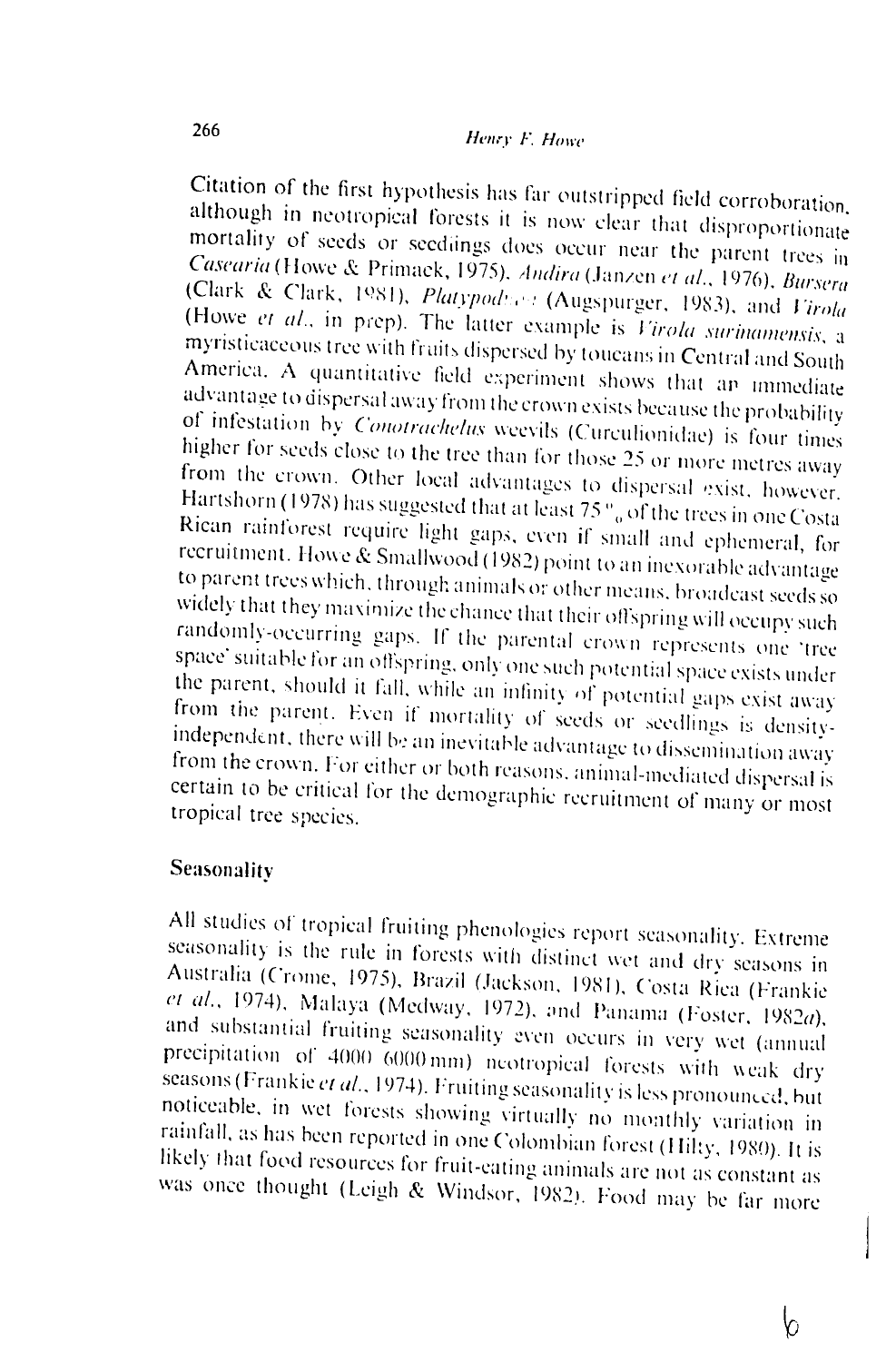limiting in some seasons than in others, and consequently trees bearing fruits during lean times will play a greater role in maintaining entire communities of fruit-eating animals than those bearing fruit during peak production of the entire forest (Howe, 1977).

Does enough seasonality exist to cause food limitation? Direct evidence of food limitation is scarce in extremely diverse forests in which the food habits of frugivores are poorly known. But the extremes of fruit production in any given forest introduce the potential for seasonal famine. In well-studied Central American ferests, most trees produce seeds that fall, and germinate, at the beginning of a long wet season (Garwood, 1982). Only a few produce fruits with dormant seeds that must wait several months for the beginning of the next wet season (Garwood, 1982). The consequences for phenologies are notable. In a dry deciduous Costa Rican forest, the total number of trees with mature fruits falls from 41 at the peak in May to 8 during the depths of the late wet season in October and November. In an evergreen wet forest in the same country, the extremes are 33 species at the September peak and 12 at the late wet season low in early December (Frankie et al., 1974). In a seasonal rainforest in Central Panama, 48 and 50 trees drop fruits during dual October and May peaks, but only 12 bear fruits during the early December depression immediately before the beginning of the severe four-month dry season (Foster, 1982a). Elimination of any or most of these 12 crops for even a few weeks in a critical habitat patch could precipitate rapid local extinctions of frugivores. Even extensive forests suffer mass starvation of fruit-eating birds and mammals when anomalous weather conditions lead to widespread failures in fruit crops (Foster, 1982b); small reserves will be even more fragile.

# **Focal dispersal systems**

Recent studies of tropical 'dispersal systems', defined here as plant species and the animal visitors that disperse or destroy fruits, offer enough precision to allow at least qualitative management decisions. Earlier work was of limited utility because it usually failed to distinguish animals that dispersed seeds from those that did not, and it usually sampled bird visitation for only  $1/14$  days out of seasons that lasted  $4/32$  weeks (e.g. Diamond & Terborgh, 1967; Land, 1963; Howe & Primack, 1975; McDiarmid et al., 1977). It is now clear that grossly inadequate sampling is at best useless and at worst misleading; feeding assemblages change as a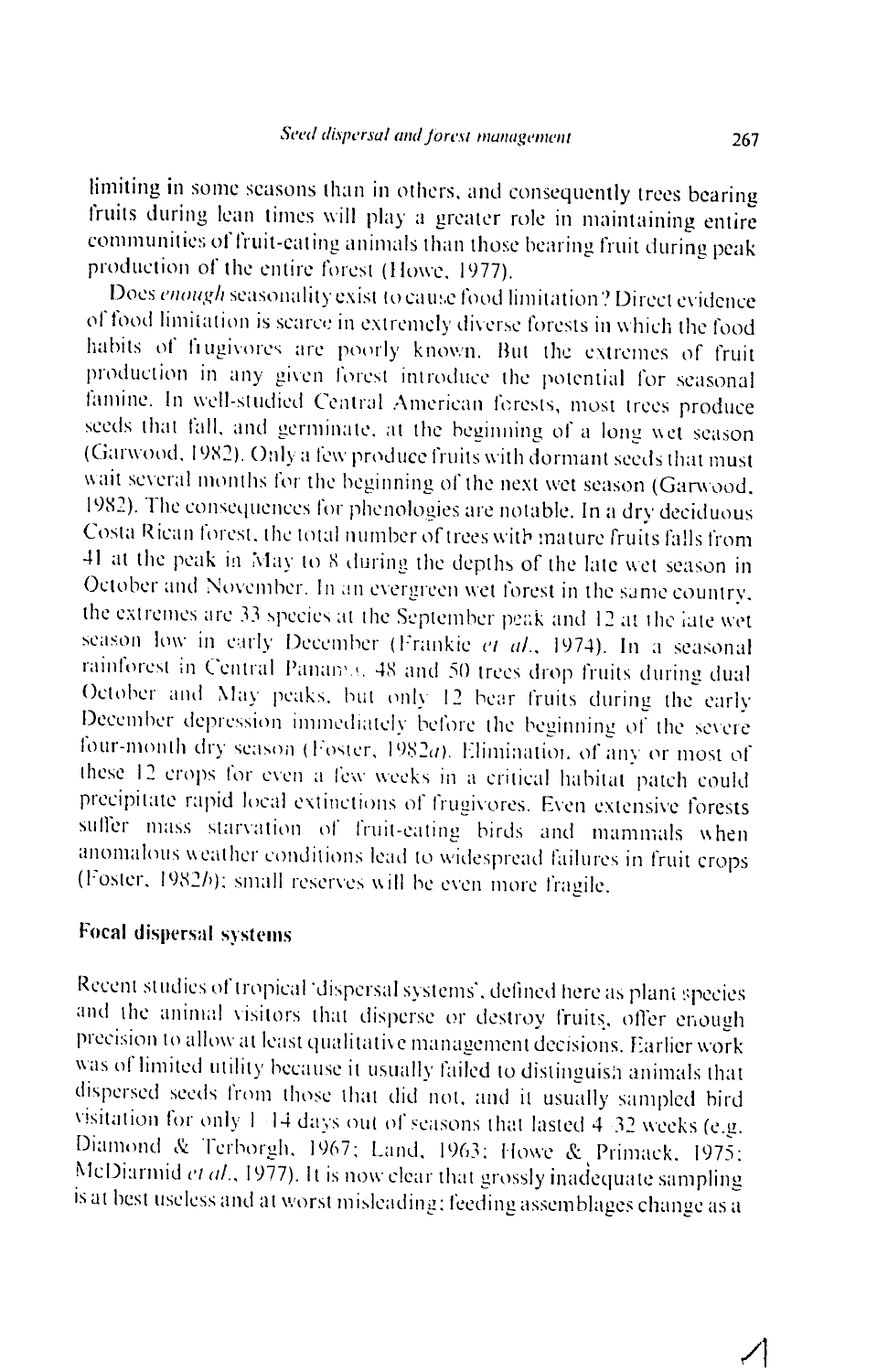season renom p manager needs to know which visitors enhance seed dispersal and which<br>preclude it, and further needs to have some idea of community-wide<br>patterns of production and use. Examples of recent work in Central<br>American "orests a into **focus.** 

First, two systems (*Casearia* in rainforest and *Virola sehifera*) generally fit the description of a pivotal or keystone species. Both trees bear fruit during annual fruit scarcity, both bear rich fruits that apparently

(1) *Casearia corymbosa* H.B.K. (= *nitida*) (Flacourtiaceae) occurs from Mexico to Colombia (Croat, 1978). In Costa Rica it is a canopy tree in rainforests of the Caribbean slope and a shrub or small tree in the seasonal deciduous forests of the Pacific Lowlands (Frankie et al., 1974). Dispersal biology varies dramatically from one habitat to the other<br>(Howe & Vande Kerckhove, 1979).<br>The rainforest *Casearia* provides the first, and as yet the best, evidence<br>of pivotal fruit-bearing trees in tropical for

Selva in eastern Costa Rica the species is largely restricted to flood-plains.<br>Each tree produces 600-40 000 (mean = 13 000) fruits from December<br>through early February. Conspicuous red-brown capsules open during<br>the morn approximately 10 mm long by 8 mm wide, are covered with an oily red aril 1 mm thick. The aril and seed weigh less than  $-0.6$  g. December corresponds with the annual low of fruit production in this forest, with only 12 trees (some not animal-dispersed) producing fruits among those censused by Frankie et al. (1974). Twenty-two species of birds of remarkably diverse taxonomic affinities consume the arils during a 10 week season (see Table 1); several birds have little else to eat in December. Of these, two *Amazona* parrots simply strip off the arils and drop the seeds under the crown and 19 species swallow the seed and aril and regurgitate the seed intact, but leave the vast majority in the intermediate vicinity of the crown (e.g. within 10 m) where seed and seedling mortality is high (Howe & Primack, 1975; Howe, 1977). One cotinga *(Tityra*) semifasciata) visits consistently throughout the season, feeds at a high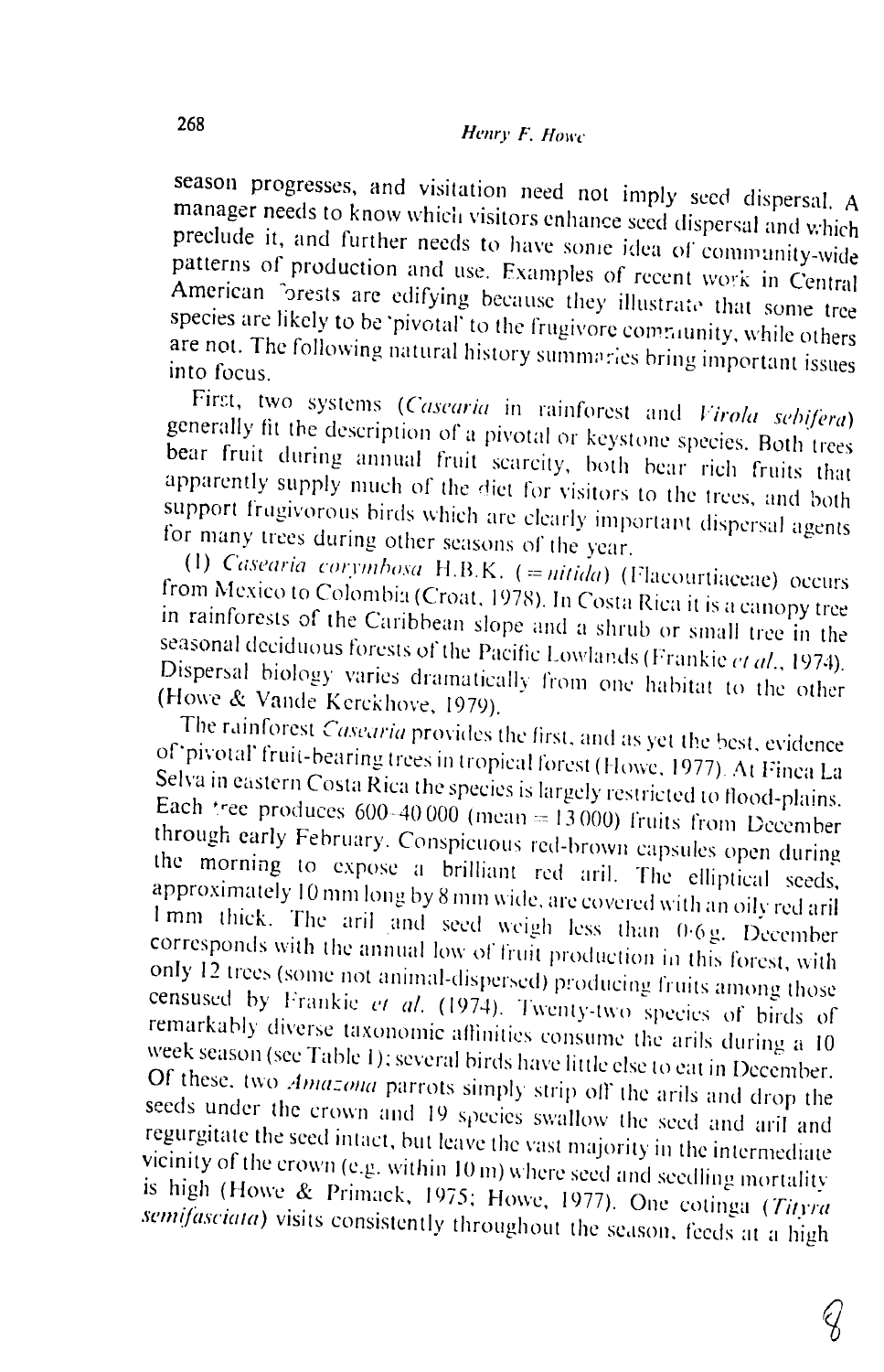#### TABLE 1

Six Most Frequently Seen Resident Birds at Some Fruiting Trees of Primary Central American Rainforest

(The table illustrates overlap in use of fruits of medium to large size; consult references for other visitors). ----------------

| <b>Bird</b> species            | Tree species                       |                                         |                     |                                     |
|--------------------------------|------------------------------------|-----------------------------------------|---------------------|-------------------------------------|
|                                | Casearia<br>corymbosa <sup>4</sup> | Tetragastris<br>panamensis <sup>b</sup> | Virola<br>sebiferac | Virola<br>surinamensis <sup>4</sup> |
| Amazona autumnalis             | X                                  | Х                                       |                     |                                     |
| Amazona farinosa               | X                                  |                                         |                     |                                     |
| Penclope purpurascens          |                                    |                                         |                     |                                     |
| Baryphthengus martii           |                                    | Х                                       |                     | x                                   |
| Tregon massena                 |                                    |                                         | х                   | Х                                   |
| Ramphastos swainsonii          |                                    | rare                                    | Х                   | x                                   |
| Ramphastos sulfuratus          | х                                  | Х                                       | x                   | x                                   |
|                                | х                                  | x                                       | x                   |                                     |
| Pteroglossus torquatus         | Х                                  | x                                       | х                   | x                                   |
| Tityra semifasciata            | x                                  | x                                       |                     | X                                   |
| Querula purpurata              | rare                               |                                         | x                   | x                                   |
| <i>Myiozetctes similis</i>     |                                    | Х                                       |                     |                                     |
| <i>Myiozetetes granadensis</i> | Х                                  |                                         |                     |                                     |
|                                |                                    |                                         |                     |                                     |

المتحصص المستقلة المستحدث والمتحدث والمستقلة المستحدث المستحدث والمتحدث والمستحدث Code: 'X' among 6 most-frequently seen; ' " not recorded; 'rare' recorded but not

The seed plus aril weigh  $\approx 0.6$  g (Howe, 1977).

<sup>\*</sup> Primarily monkey-dispersed. The seed plus aril weigh  $\sim$  2.0 g (Howe, 1980). The seed plus arif weighs 0.9 g (Howe, 1981).

ţ

<sup>d</sup> The seed plus aril ranges from 3.8 to 4.8 g (Howe & Vande Kerckhove, 1981).

rate without dropping seeds, and habitually removes seeds from the immediate vicinity of the tree. It appears to be a 'reliable' dispersal agent in the sense of McKey (1975) and Howe & Estabrook (1977). If La Selva were isolated from other forests, local extinction of Casearia would almost certainly force local extinction of the Tityra, which has little else to eat in December at this site. Local extinction of the bird would appear to be a severe constraint on *Casearia* recruitment. But the key insight from this system is that Casearia apparently maintains many other frugivorous birds through a seasonal period of dearth. Toucans (Ramphastos), for instance, often simply occupy individual trees and feed on the fruits without consistently dispersing them early in the season. By January other preferred trees are in fruit (e.g. Protium spp. and Virola koschnyii) and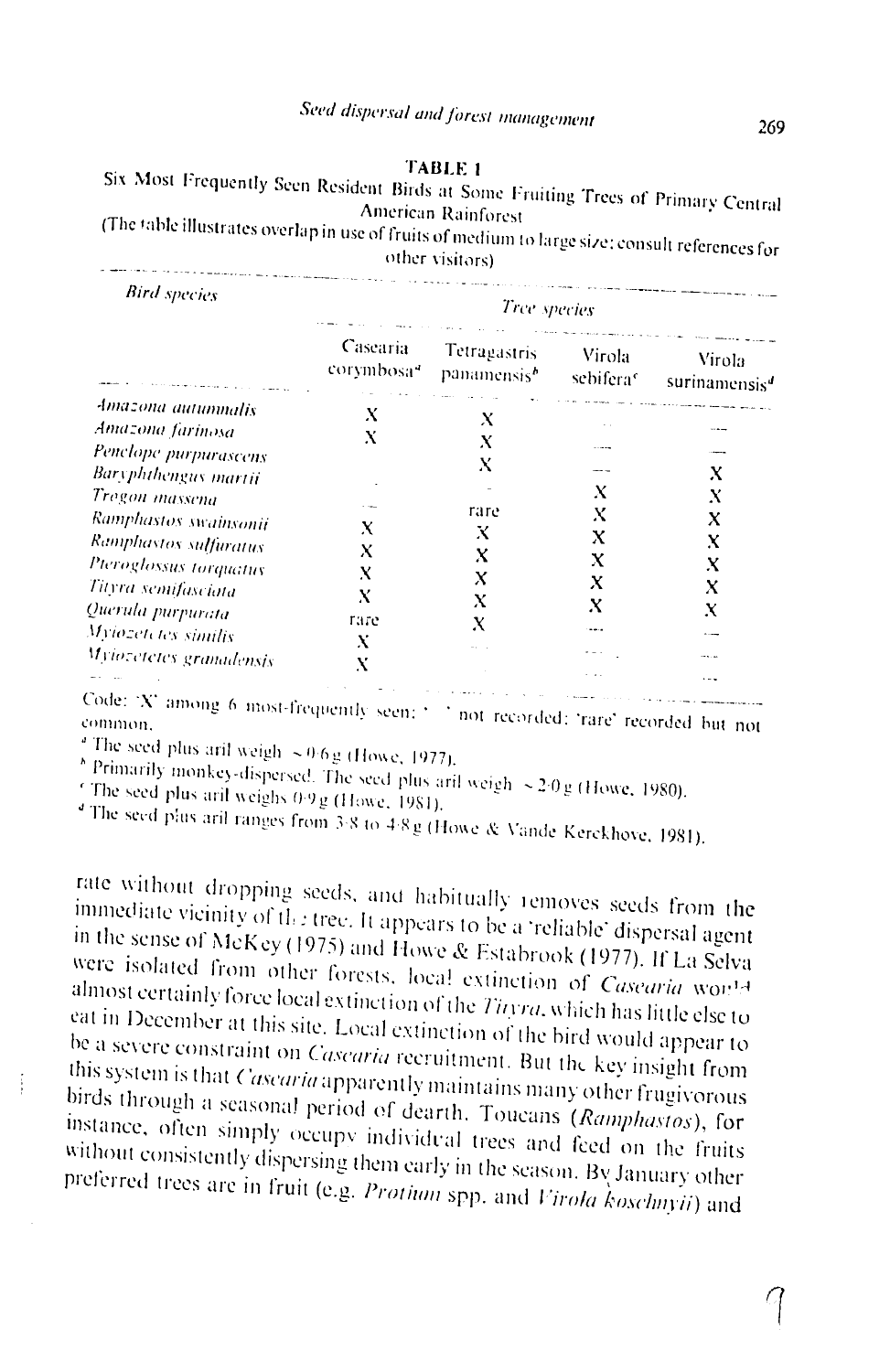toucans are no longer common visitors at *Casearia*. But extinction of Casearia would certainly directly affect the survival of toucans in times of dearth, and would indirectly depress recruitment of plants dispersed by these wide-ranging birds throughout the rest of the year. This is clearly a 'pivotal'(Howe, 1977) or 'keystone' (Gilbert, 1980) plant in the La Selva forest.

Casearia corymbosa also occurs in second growth dry forest, where different birds visit the plant (Howe & Vande Kerckhove, 1979). The tree bears fruit during September and October in Santa Rosa National Park during the low point of fruit production in that deciduous forest, but it is visited there primarily by migrants from South America (Virco flavoviridis) or North America (several species). The crops are small, and the fruit is only common for a short  $(1\cdot 2 \text{ week})$  time. At this site the tree might be important for one migrant (the Vireo), but it certainly is not critical for the entire frugivore community. The example underscores both the point that 'coevolution' between birds and fruiting trees is usually rather general (Snow, 1981), and that the overall significance of a plant species must be determined in the locality targeted for management. At La Selva there is every reason to ensure that riverbottom habitats for Casearia corymbosa be included in a reserve; at Santa Rosa special measures for inclusion are unnecessary.

(2) Virola sebifera Aubl. (Myristicaceae) occurs from Nicaragua to Brazil (Croat, 1978). On Barro Colorado Island the species bears fruit from September through February, with a dramatic November peak during the annual low of fruit production in the forest (Howe, 1981). The typical nutmeg capsule dehisces early in the morning to expose an elliptical  $14 \times 10$  mm seed enveloped in a brilliant red laciniate aril. The entire diaspore weighs 0.9 g. Despite heavy insect infestations, individuals succeed in maturing 5 to 2163 fruits in a season (mean  $\approx$  594). A small but efficient assemblage depletes each day's crop shortly after dawn, stripping the trees bare by mid-morning. Regular visitors include two toueans (Ramphastos swainsonii and R. sulfuratus) and a cotinga (Tityra semifasciata), while other birds (Baryphthengus martii, Pteroglossus torquatus, and Trogon massena) take the fruits near heavy second growth, but not of those trees in the primary forest (see Table 1). All regurgitate viable seeds away from the parent plants. Although toxins in the arils may exclude a wide variety of birds and mammals (see Howe, 1981; Howe & Vande Kerekhove, 1981), this plant does provide a critical food resource to the two large toucans and the Tityra during an otherwise scarce time in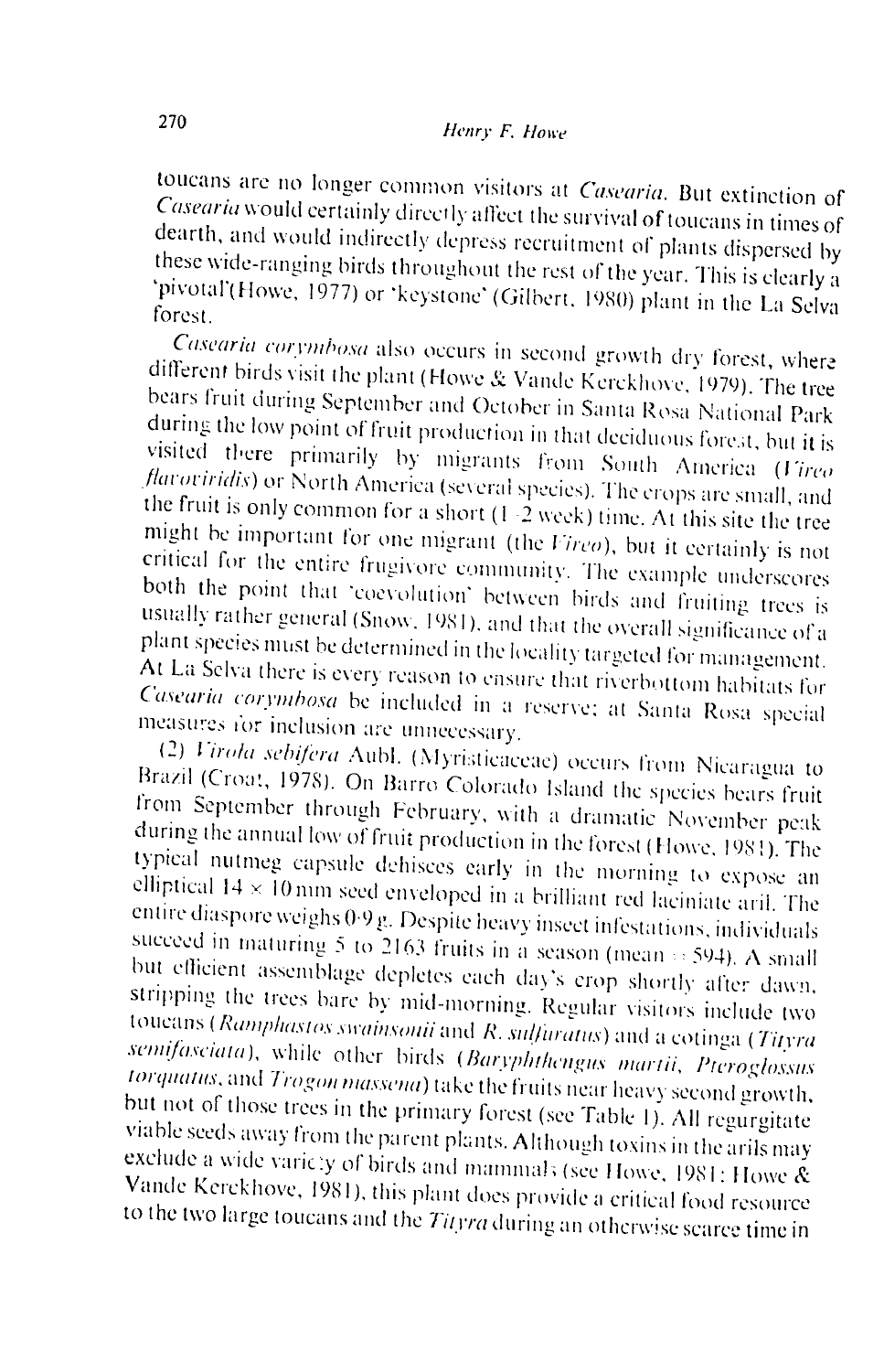the annual cycle of this forest (see Foster, 1982*a*). Furthermore, the small<br>size of the regular assemblages indicates dependence on these birds by the<br>tree; few seedlings survive to the sapling stage under the crowns, de

various<br>various fruits much used by some Panamanian birds and mammals, but for reasons do not appear "pivotal" to the forest community. All bear various reasons do not appear "pivotal" to the forest community. All bear fruit when many oth provide critical food resources for migrant warblers from North America,<br>but the transient status of these birds suggest that they are not important fruit when many other trees are in fruit. Two (*Lindackeria* and *Miconia*) provide critical food resources for migrant warblers from North America, but the transient status of these birds suggest that they are not importa

(3) *Garca*glabra Vahl (Nleliaceae) is an understorey tree in Central and South America (Croat, 1978). It bears fruit from March through late April on Barro Colorado Island. Panama, and is in fact one of the tree when species s in fruit at the end of the dry season and beginning when most species bear fruits in this forest (Foster, 1982*a*). Arillate seeds average  $10.0 \times 6.3$  mm, and weigh  $\sim 0.5$  g. Visitors include 12 species of resident birds, but most  $f_{\text{unit}} = f(x, y)$  is the memory include 12 species of  $\Delta$ marican birds, but most American migrants (Howe & De Steven, 1979). There is little consistency<br>in visitation from one individual tree to another, and little reason to<br>believe that it is critical for the survival of any resident or migrant specie

overstorey tree from Mexico to northern South America (Croat, 1978).<br>Berries are eaten by a variety of resident and migrant birds during the<br>fruiting season from December through early January, which corres-<br>ponds to the l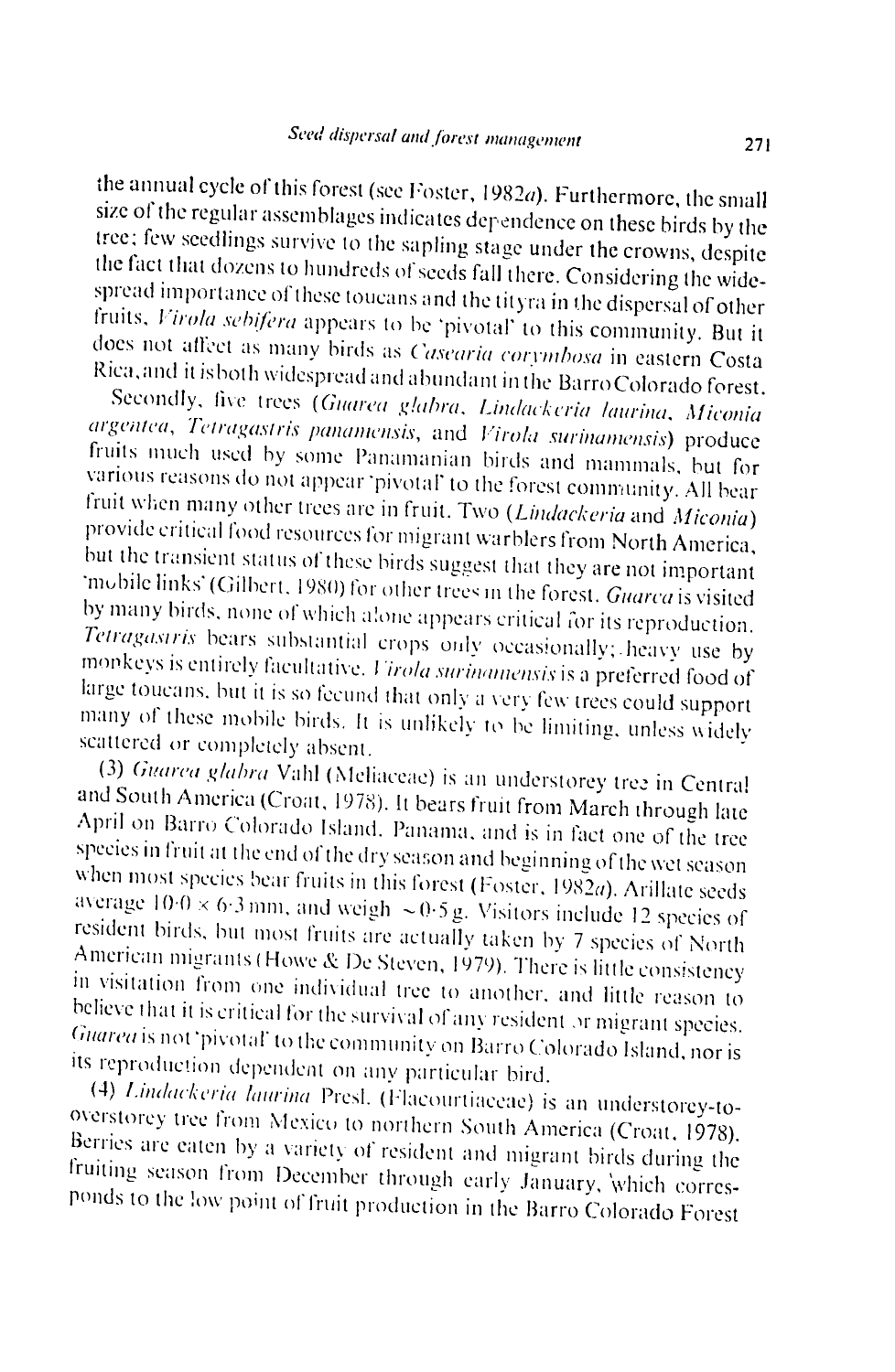(Foster, 1982a). Berries average 0.08 g of pulp and 0.02 g of seed (Greenberg, 1981). Greenberg (1981) has found that this species may in fact be critical for migrant wood warblers (Dendroica castanea and D. pennsylvanica), which are found at the species far out of proportion to its abundance in the forest. Another parulid (Vermivora peregrina) is also a common visitor. Interestingly, an unnamed Casearia was simultaneously an important food source for these warblers. Lindackeria and this Casearia may be critical for some migrants, but not 'pivotal' in the sense that they support many additional birds which serve as important dispersal agents of other plants in the forest.

(5) Miconia argentea (Sw.) DC (Melastomataceae) occurs from southern Mexico to Panama (Croat, 1978). The tree produces small (0.1 g) berries from late February through June on Barro Colorado Island, and is also visited heavily by migrating warblers (Dendroica and Vermivora) (Greenberg, 1981). As with Lindackeria, there is little reason to believe that the plant is dependent on any particular bird species, or that it is 'pivotal' to the frugivore fruiting tree community. It could be especially important to two or three North American migrants at this site. but these birds are not present in numbers at many other trees in the Barro Colorado forest.

(6) Tetragastris panamensis (Engl.) O. Kuntze (Burseraceae) occurs from Honduras through northern South America (Croat, 1978). The population on Barro Colorado Island fruits erratically, with heavy erops every 5 or 10 years and moderate or non-existent crops at other times (R. Foster, pers. comm.; H. Howe, pers. obs.). An intensive study during a season of heavy fruit production indicated opportunistic use by 22 species of birds and mammals (Howe, 1980; see Table 1). Fruits are usually compound capsules, with 1 6 seeds imbedded in sugary white arils. Dehiscence occurs day and night, exposing a dangling diaspore much sought after by monkeys (Allouatta, Cebus, Ateles), and other mammals (Nasua, Potos). The seeds and arils together averaged  $18.1 \times 14.4$  mm, and weighed  $\sim$  2 g. Crops ranged from 165 to 99.000 (mean = 22.951) arillate seeds, and were produced from February through May and June. Use by the three common fruit-eating monkeys closely approximated the relative abundance of the monkeys on the island;  $97\frac{6}{9}$  of all fruits eaten by animals were taken by very common howler monkeys Allouatta palliata, with lesser proportions by others. This occurred despite the fact that Allouatta was not known to eat this fruit during other years of intensive observation in this same forest (Milton, 1980). The generalized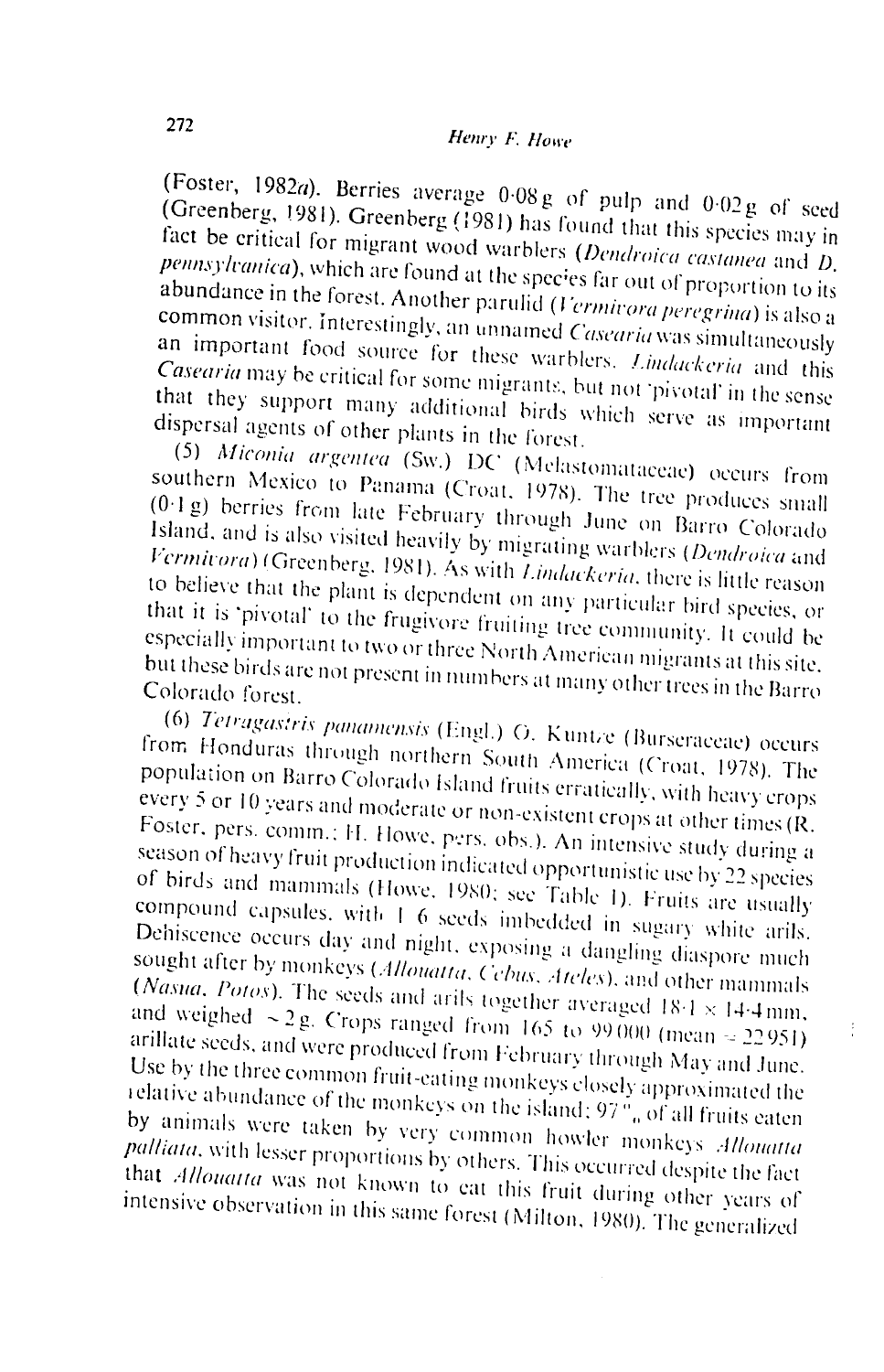nature of the fruiting display, erratic fruit production, and the wide and opportunistic array of birds and mammals using this tree clearly indicate that this is not a 'pivotal' plant annually relied upon by frugivorous

(7) Virola surinamensis (Rol.) Warb. (Myristicaceae) is a canopy tree of rainforests from Costa Rica to Brazil (Croat, 1978). On Barro Colorado Island, the species is less common than Virola sebifera but still widespread in primary forest. Fruits are similar to those of its congener, but considerably larger, the seed and arils together averaging 19.7 x 16.3 mm long and 4.8 g in weight. A three-year study shows that during a given year crops range from 428 to 31006 (median = 8579), with a dramatic peak in production occurring in July or August for a season that lasts from April through September (Howe, 1983). The same birds that commonly visit V, sebifera eat the fruits of its larger congener, except that the tityra is too small to swallow the seeds and a much larger guan P nelope purpurascens consumes a substantial fraction of the crop. The birds use the tree heavily, but individual crops are so large that few are depleted except in the worst years; even then plants with small fruits are selectively visited and depleted while crops of large seeds are largely left uneaten. Complete extirpation of this tree probably would affect populations of one toucan *(R, swainsonii)*, but crops are large enough that even a few individual plants could provide fruits for these mobile animals. In addition, many other fruiting plants are available for most of the Virola surinamensis season. It would be difficult to argue that this tree is 'pivotal' to the Barro Colorado community in the same sense as its congener  $V$ . sebifera, even though the birds are elearly critical for V. surinamensis recruitment (Howe et al., in prep.).

# Other evidence

Studies of the frugivorous animals themselves usually do not provide the kinds of information necessary to distinguish 'pivotal' from other dispersal systems. For instance,  $40\degree$  of the howler monkey diet on Barro Colorado Island is fruit (Milton, 1980). A study as careful as this one would be of assistance in preserving monkey populations themselves. But it does not indicate how important the focal animal is for the plants, nor even the identity of other visitors to the plants, in enough detail to permit predictions. Snow (1962a, b) shows that manakins (Managus manacus and Pipra erythrocephala) fed on 66 and 48 species of fruiting plants in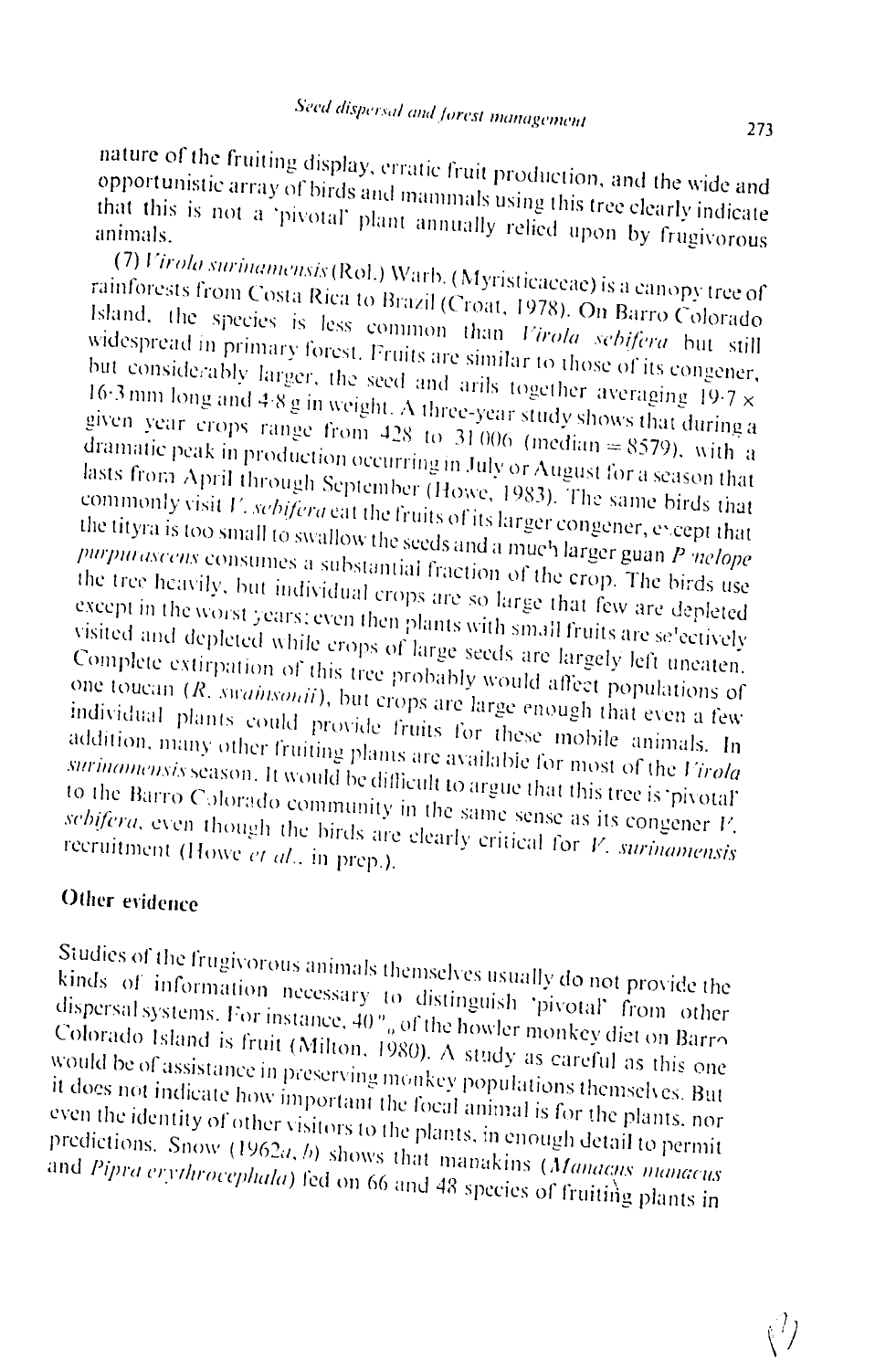Trinidad, respectively. Some of these plants are found in abundance near courting areas, suggesting that the birds influence plant recruitment there. But it is beyond the scope of ornithological studies to determine whether courting leks are the best, or only, places to which the birds carry seeds. Neither can such work usually determine the relative importance of other animals for the destruction or dispersal of these same food plants. In one famous instance, a study of oilbirds Steatornis caripensis showed that the birds indirectly cause the mortality of hundreds of thousands of seeds by depositing them in caves where establishment is virtually impossible (Snow, 1962c). But this bypasses the possible positive effects of oilbird foraging on dispersal. Even the best natural histories of focal frugivores yield only incidental information about their potential influence on plant reproduction.

Some exceptional approaches to the study of focal animals deserve emphasis because they provide relevant information. Crome (1975), for instance, documented annual patterns of fruit use by the large fruitpigeon guild in seasonal tropical forests of northern Australia. Systematic censuses showed subsequential use of alternate food resources, and coincidentally indicated which birds were resident in an area and which roumed widely in search of important food trees. Such a community-wide study of birds similarly yielded the critical msights concerning fruit use by wood warblers in Panama (Greenberg, 1981). Secondly, Beehler's (1983) study of paradise birds in Papua New Guinea provides a new standard for frugivore autecology. Beehler discovered that monogamous species tended to specialize on figs, which were eaten by many other birds. Polygamous birds of paradise ate fruits with a narrow visitor range; two trees (Chesocheton weinlandii and Gastonia spectabilis) were visited only by birds of paradise. In this case the role of pivotal species may be reversed; a small taxon of birds may, like pivotal trees, be necessary for the persistence of some tree species. The same may eventually prove to be true of some neotropical birds such as toucans and tityras.

# **CONCLUSIONS**

Even rather preliminary data indicate that fruit-bearing trees are limiting resources in some reserves. These limited resources must be interpreted against the backdrop of uneven species distributions, habitat diversity, the necessity of local dispersal, and the fact of seasonality.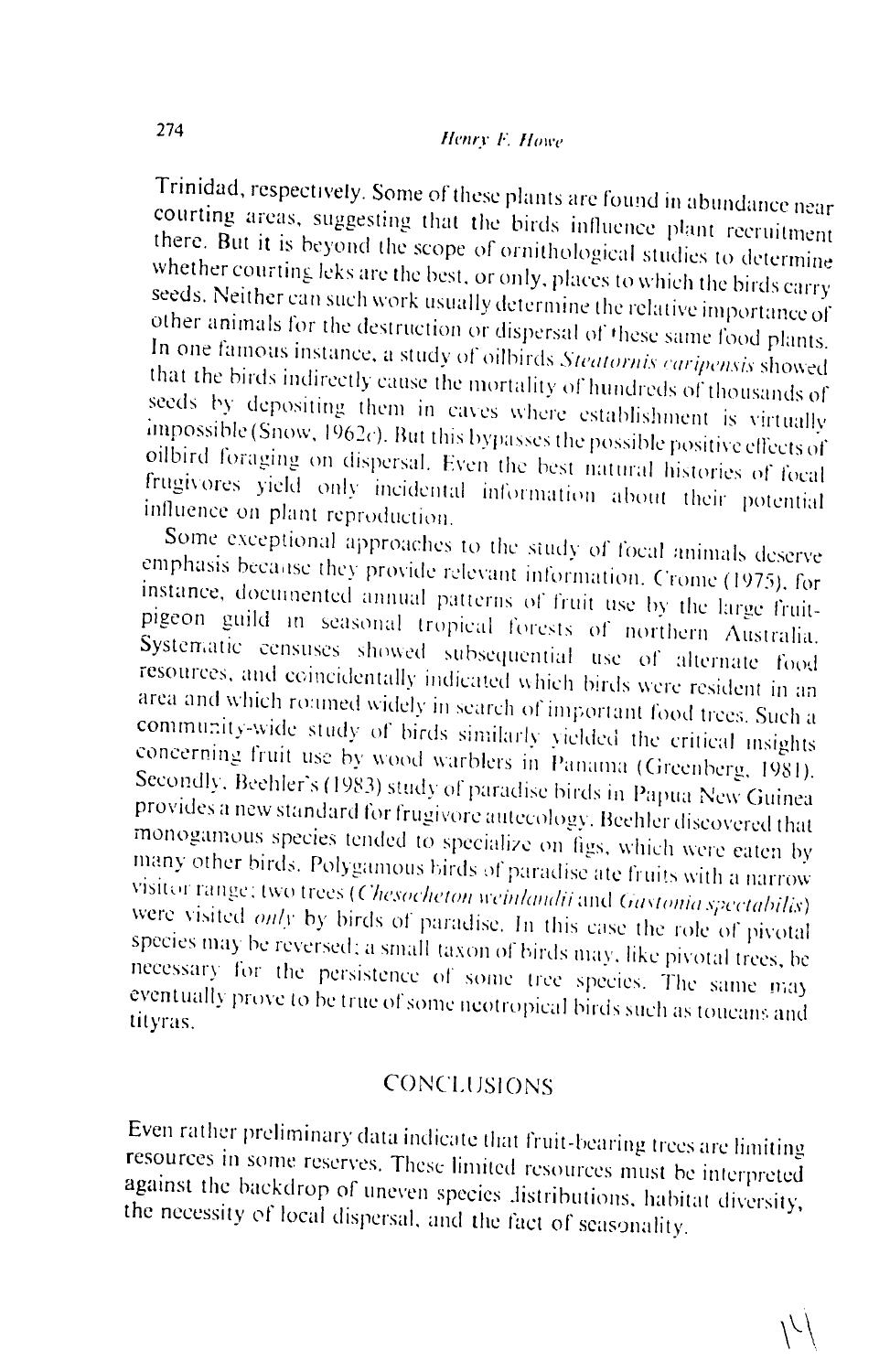First, some pivotal fruit trees are uncommon, while others are abundant. Different challenges are evident with different sorts of pivotal dispersal systems. The example of Casearia corymbosa at La Selva is instructive because the tree is largely restricted to riparian habitat, where only 20 fruiting individuals were counted in 1976. Perhaps 40 adults, including males, occur in the reserve. A scarce 'pivotal' species with restricted habitat requirements such as this one is particularly susceptible to ecological catastrophe; one can only be grateful that as many individuals were included in the alluvial habitats of the La Selva reserve as there were. One general message is that Preston's (1962) uneven species distributions will ontinue to haunt us when plants critical for maintaining wider diversity in the community are especially vulnerable to extinction. A second general message is that it is imperative to include a variety of habitats in any reserve; habitat complexity and habitat diversity count (Foster, 1980). Quite a different situation is presented by Virola sebifera, which bears fruit needed by toucans and a tityra during November and December, at the low point of fruit production in the Barro Colorado. But the plant is abundant. At least 2000 individuals exist in the Barro Colorado forest (S. P. Hubbell, pers. comm.), implying that it is - for the foreseeable future - immune from either genetic degradation through inbreeding or ecological catastrophe. Furthermore, the species bears fruit every year. This species is pivotal, but neither in danger nor prone to fruiting failure. The rare pivotal species demand more diligence.

Second, the ecological connectedness of tropical animals and plants suggests that the impact of one local extinction may range well beyond the particular plant and animal species in a given dispersal 'system'. Local extinction of Gastonia or Chesocheton in New Guinea might or might not influence the abundances of birds of paradise (see Beehler, 1983). It certainly seems likely that a local extinction of Casearia corymbosa in eastern Costa Rica would stress local populations of tityras, toucans, and fruit-eating flycatchers. If they in turn faced extinction or severely reduced population sizes, the local recruitment of other species of trees that bear fruits at other times of the year would be threatened (Howe, 1976, 1977). The trees discussed here are largely dispersed by a small set of birds (Table I); many other trees of similar sort are probably largely or partially dependent on the same birds in these forests. It is reasonable to imagine a scenario of a widening circle of extinctions of mutually inter-dependent plants and animals (Futuyma, 1973; May, 1973; Howe, 1976; Gilbert, 1980). Such a domino effect would clearly accelerate the loss of species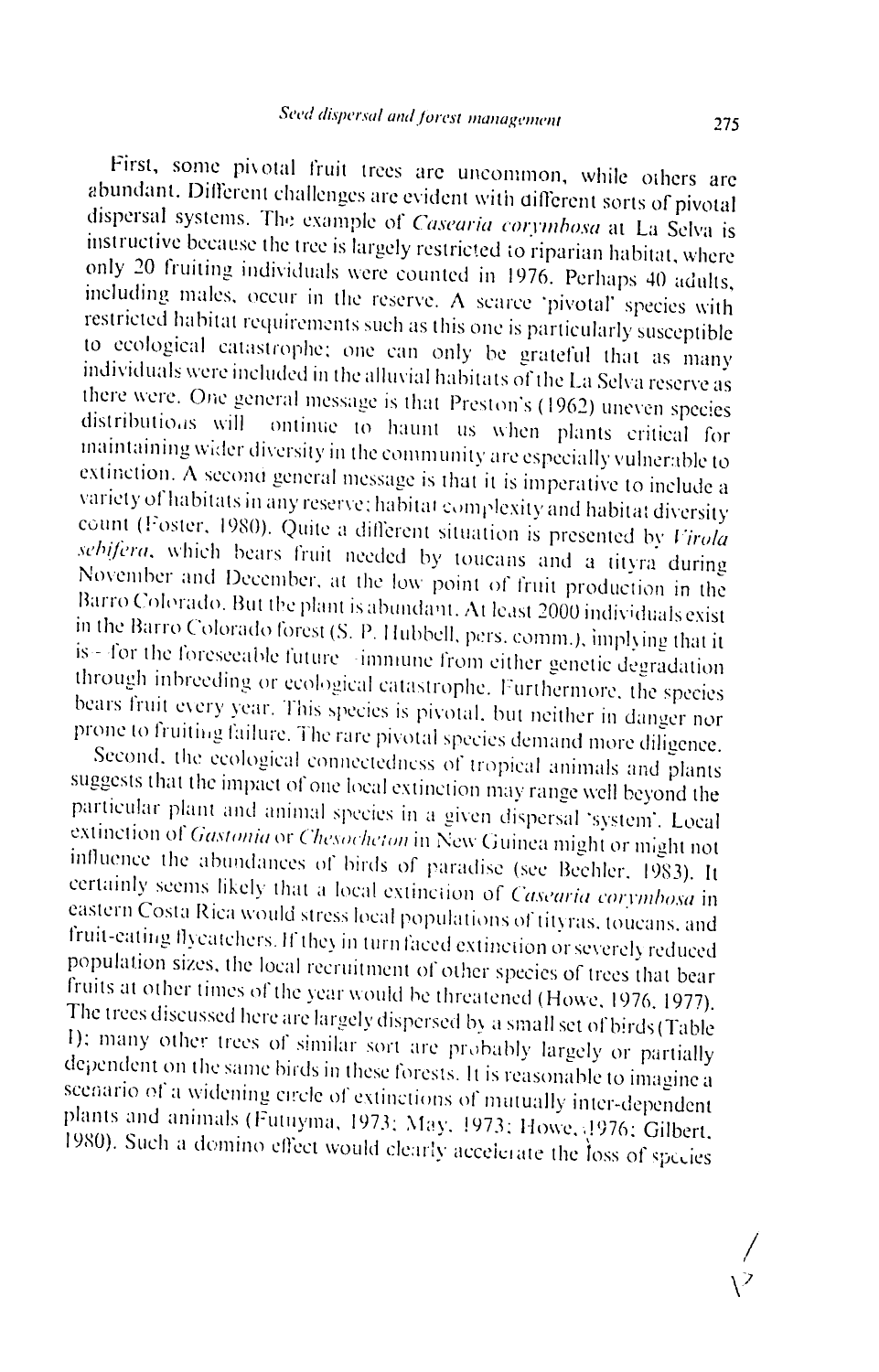beyond that assumed by random extinctions of ecologically independent species (e.g. Diamond, 1975; Wilson & Willis, 1975; Wright & Hubbell, 1983). To the degree that reserves are isolated from other forests which serve as sources of immigrants, such rapid losses of ecologically interdependent species will be permanent, to an even larger extent than predicted by the simplest interpretation of biogeographic theory. The reliet forests may be diverse by many standards, but they will lack the richness of ecological interaction just now becoming evident to tropical ecologists.

# **RECOMMENDATIONS**

Enough relevant natural history is known that recommendations are both possible and necessary. On one level, general procedures should be adopted for assessing the suitability for including areas within reserves. On another, successional management may be necessary where relatively uniform stands fail to include 'pivotal' fruiting plants that are restricted to specific habitats. Both kinds of predictions will develop as the field itself develops.

First, a preliminary impact study of a prospective park should include both a phenology census and a systematic census of animal use of different fruits. The purpose of the phenology census is to document fruiting seasonality within the forest order to discern annual periods of fruit searcity, and to provide a count of potentially important fruiting plants. The bird and mammal census, which can be done simultaneously, can give a rough assessment of relative use of different food plants by different fruit-eating animals (Crome, 1975). The best general system for phenological study is probably a walk, performed at least once per month for a year, through a diversity of habitats. A large (e.g. 400-500) but random selection of trees gives some notion of the total activity of the forest, while also providing a rough estimate of relative species abundances (Leigh & Windsor, 1982). These phenological censuses should also allow the biologist to notice trees, which may be quite rare, that attract a disproportionate number or variety of fruit-eating animals (e.g. Cascaria; see Howe, 1977). The censuses must include all major habitat types which could conceivably be included in a park; the habitat mosaic which is conspicuous in many tropical feasts will very likely include habitat types required by 'pivotal' plants (see Foster, 1980). The best method for censusing birds is a replicated randomly-timed route including several to many individual plants of a species (Howe & Vande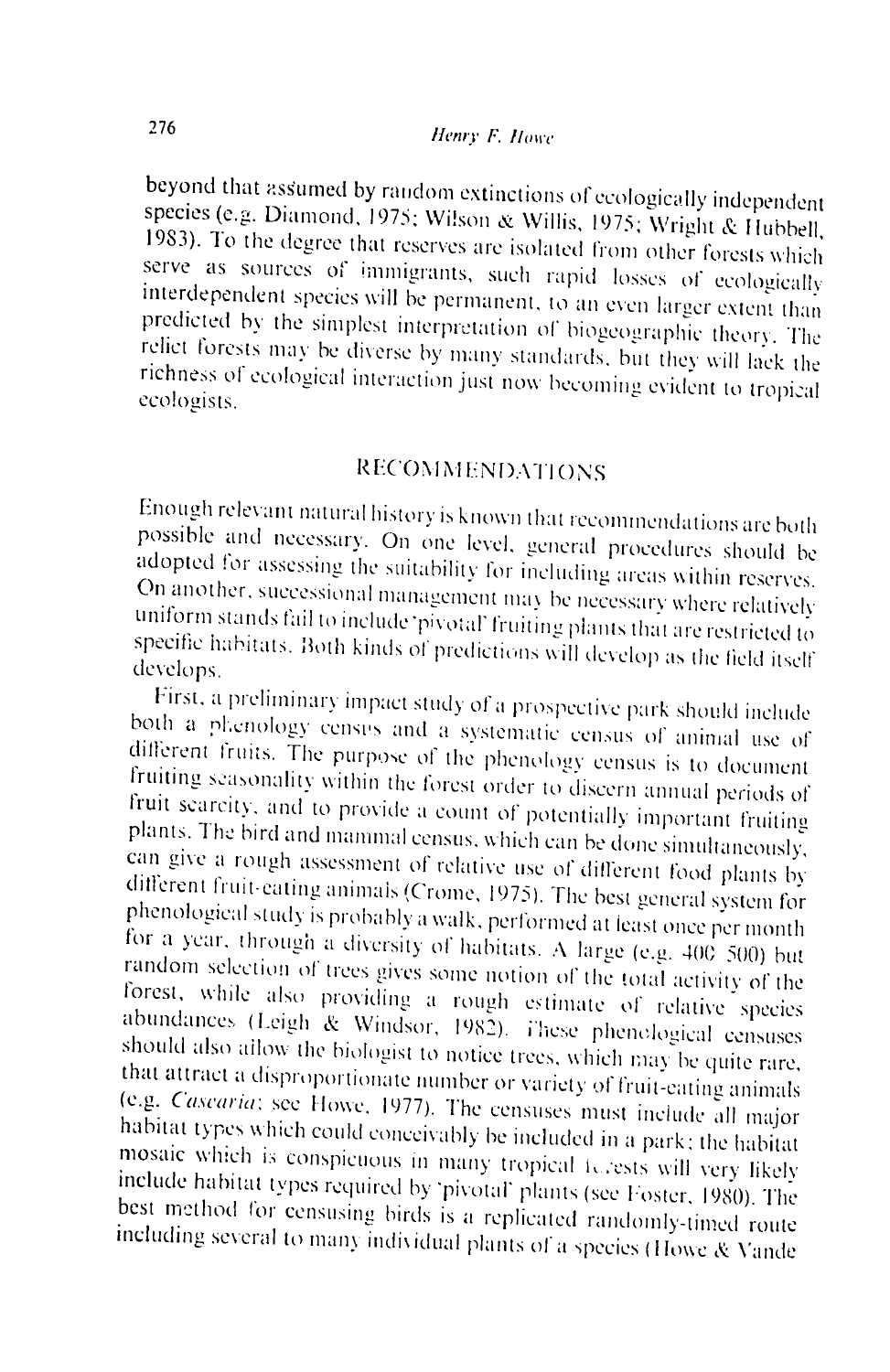Kerckhove, 1981). But any systematic census yields more reliable information than casual observation (Howe, 1980). Where time is limited, morning censuses yield the most information about bird activities (see Howe, 1981; Howe & Vande Kerckhove, 1981). The number and activity of birds and mammals (e.g. monkeys) in each tree species should be noted, thereby giving a rough elimate of the relative importance of each. Census data can be supplemented with extended watches at particularly promising trees, the point being to discover which animals actually disperse seeds and which kill them outright or leave them under the crowns. If systematic phenology and animal censuses are impossible, local residents or foresters may be able to suggest key tree species on which to focus, although reliance on such information is quite likely to miss inconspicuous frugivory, such as early morning visits at Virola sebifera (Howe, 1981). Overall, monthly censuses will be the best sources of baseline information upon which to base judgements of inclusion or exclusion of land in reserves.

If it proves impossible to save sufficient numbers of individuals of pivotal species within habitat patches easily included in a reserve, active management may be necessary. Many animal-dispersed fruits are of second growth plants (Richards, 1952), and many fruit-eating birds and mammals are mobile enough to seek out food where it exists (e.g. Crome, 1975; Howe, 1981). One remedy is active maintenance of areas of second growth that maintain a consistent supply of fruit through the year. In the aeotropics, 5-10 ha blocks of early and late successional crees and shrubs would maintain small populations of fruit-bearing trees. If critical pivotal species can be recognized, of course, plantings may be both possible and necessary. In either case the details will have to be determined for each forest community, the goal being to maintain birds or primates that would otherwise be exterminated during normal periods of fruit searcity in the forest.

Both the general discussion and this preliminary attempt to formulate recommendations underscore the practical difficulties and the profound ignorance that underlies preservation of diverse tropical forests. A conservationist will always be faced with unequal species abundances, and consequently with the imperative of managing uncommon or rare species. Further, we rarely know, at this point, which of the rare species are actually important for the preservation of wider components of the plant and frugivore communities. Hopefully this paper will give concerned conservationists both the perspective necessary to recognize such problems and a key to the means of tackling them.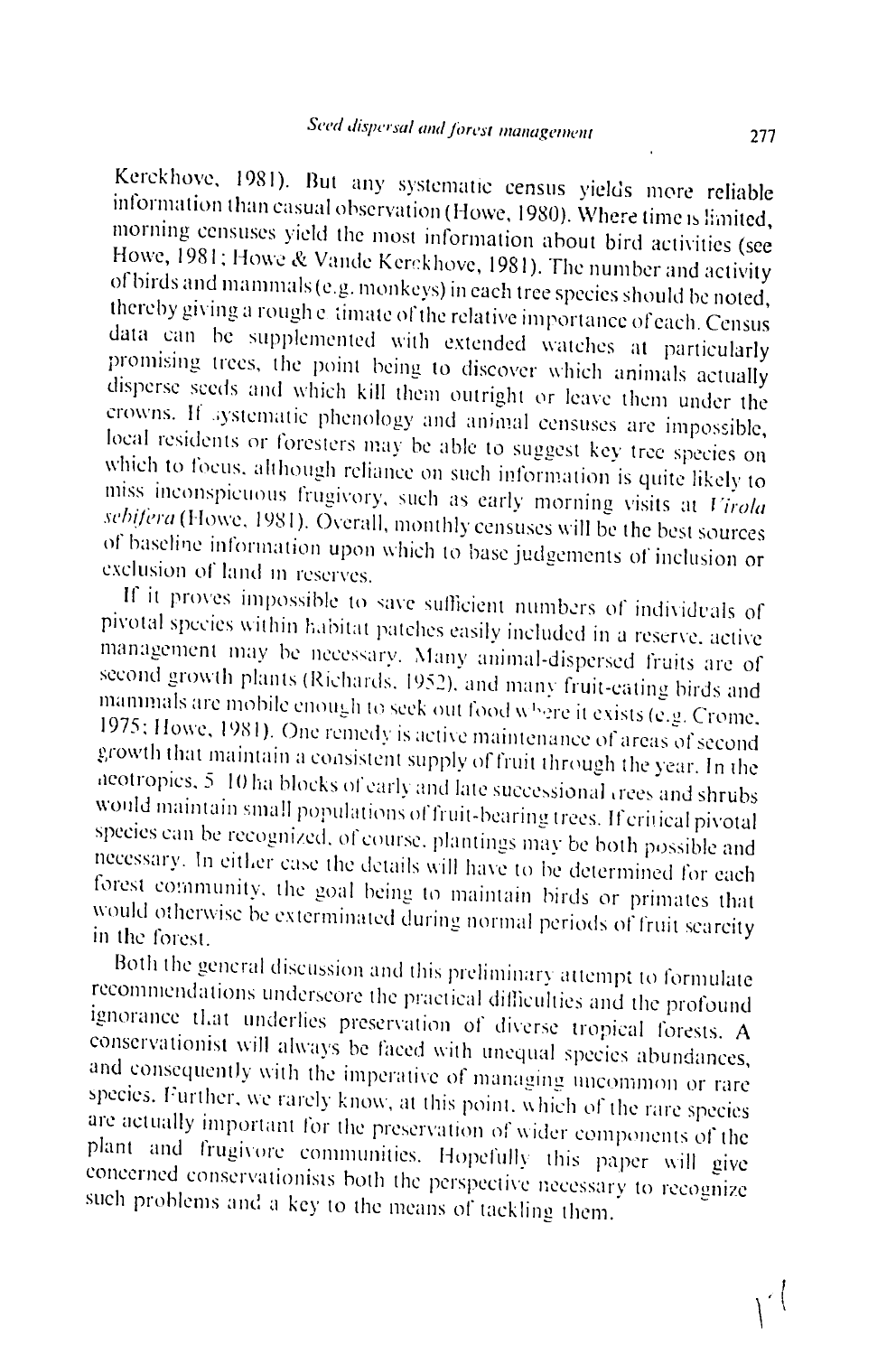#### Henry F. Howe

#### **ACKNOWLEDGEMENTS**

I am grateful for helpful comments on the manuscript from D. Baldwin, P. Davidar, K. Grove, S. Koptur, R. Manasse, R. Marquis, and J. Trapp. The research was largel, supported by the Smithsonian Tropical Research Institute, the World Wildlife Fund, National Institute of Health Grant BSRG PS07035-13, National Science Foundation Grant DEB 7922237, and the University of Iowa.

#### **REFERENCES**

Augspurger, C. K. (1983). Seed dispersal of the tropical tree *Platypodium elegans* and the escape of its seedlings from fungal pathogens. *J. Ecol.*, **71**, **75**9–71.

Beehler, B. (1983). Frugivory and polygamy in birds of paradise,  $Auk$ , 100, 1-12.

- Clark, D. A. & Clark, D. B. (1981). Effects of seed dispersal by animals on the regeneration of Bursera graveolens (Burseraceae) on Sante Fe Island, Galapagos. Oecologia, 49, 73-5.
- Croat, T. B. (1978). Flora of Barro Colorado Island. Stanford, CA, Stanford University Press.
- Crome, R. H. J. (1975). The ecology of fruit pigeons in tropical northern Queensland. Aust. Wildl. Res., 2, 155-85.
- Diamond, J. M. (1975). The island dilemma: lessons of modern biogeographic studies for the design of natural reserves. Biol. Conserv., 7, 129-46.
- Diamond, J. M. & Terborgh, J. W. (1967). Observations on bird distribution and feeding assemblages along the Rio Callaria, Department of Loreto, Peru. Wilson Bull., 79, 273-82.
- Foster, R. B. (1980). Heterogeneity and disturbance in tropical vegetation. In Conservation biology: an evolutionary-ecological perspective, ed. by E. Soulé and B. Wilcox, 75-94. Sunderland, Mass., Sinauer Associates.
- Foster, R. B. (1982a). The seasonal rhythm of fruit fall on Barro Colorado Island. In The ecology of a tropical forest: seasonal rhythms and long-term *changes*, ed. by E. G. Leigh, Jr, A. S. Rand and D. S. Windsor, 151-73. Washington, DC, Smithsonian Institution Press.
- Foster, R. B. (1982b). Famine on Barro Colorado Island. In *The ecology of a tropical forest: seasonal rhythms and long-term changes, ed. by E.G. Leigh,* Jr, A. S. Rand and D. S. Windsor, 201-12. Washington, DC, Smithsonian Institution Press.
- Frankie, G. W., Baker, H. G. & Opler, P. A. (1974). Comparative phenological studies of trees in tropical wet and dry forests in the lowlands of Costa Rica. J. Ecol., 62, 881 919.
- Futuyma, D. (1973). Community structure and stability in constant environments. Am. Nat., 107, 443 6.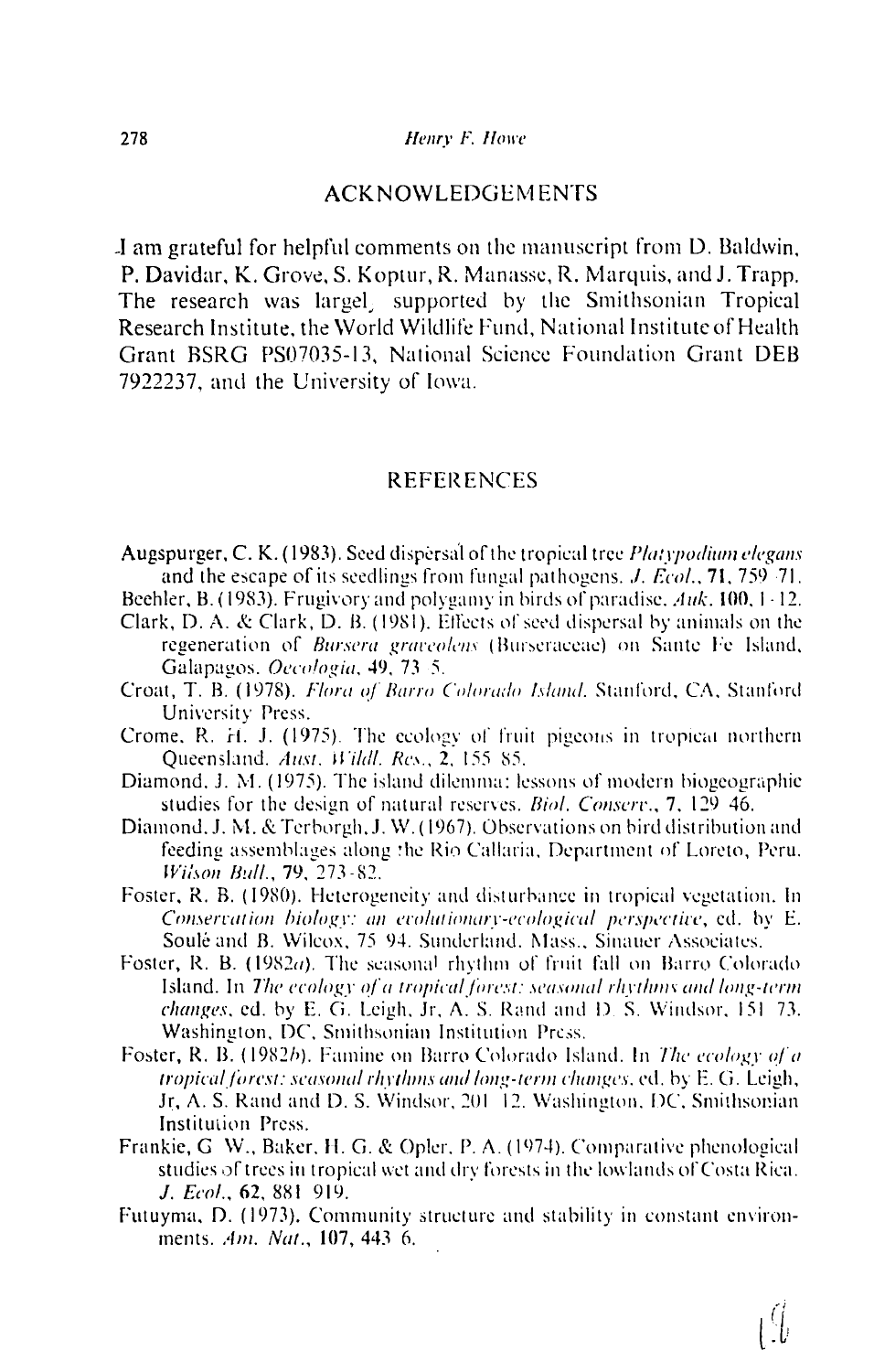- Garwood, N. (1982). Phenology of seed germination in a seasonal tropical forest. In The ecology of a tropical forest: seasonal rhythms and long-term changes, ed. by E. G. Leigh, Jr, A. S. Rand and D. S. Windsor, 173-85. Washington, DC, Smithsonian Institution Press.
- Gilbert, L. E. (1980). Food web organization and the conservation of neotropical diversity. In Conservation biology: an evolutionary-ecological perspective, ed. by M. E. Soulé and B. A. Wilcox, 11-33. Sunderland, Mass., Sinauer Associates.
- Greenberg, R. (1981). Frugivory in some migrant tropical forest wood warblers. Biotropica, 13, 215-22.
- Hairston, N. G. (1969). Species abundance and community organization. *Ecology*,  $40, 404, 16$ .
- Hartshorn, G. S. (1978). Tree falls and tropical forest dynamics. In Tropical trees as living systems, ed. by P. B. Tomlinson and M. H. Zimmerman, 617-38. Cambridge, Cambridge University Press.
- Hilty, S. L. (1980). Flowering and fruiting periodicity in a premontane rain forest in Pacific Colombia. Biotropica, 12, 292-306.
- Howe, H. F. (1976). Ecology of seed-dispersal systems. In World Wildlife Yearbook 1975 1976, ed. by P. Jackson, 178-82. Morges, World Wildlife Fund.
- Howe, H. F. (1977). Bird activity and seed dispersal of a tropica! wet forest tree. Ecology, 58, 539-50.
- Howe, H. F. (1980). Monkey dispersal and waste of a neotropical fruit. Ecology, 61, 944  $59$ .
- Howe, H. F. (1981) Dispersal of a neotropical nutmeg (Virola sebifera) by birds. Auk, 98, 88-98.
- Howe, H. F. (1983). Annual variation in a neotropical seed-dispersal system. In Tropical rain forest: ecology and management, ed. by S. L. Sutton, T. C. Whitmore and A. C. Chadwick, 221-7. Oxford, Blackwell.
- Howe, H. F. & De Steven, D. (1979). Fruit production, migrant bird visitation, and seed dispersal of Guarca glabra in Panama, Oecologia, 39, 185-96.
- Howe, H. F. & Estabrook, G. F. (1977). On intraspecific competition for avian dispersers in tropical trees, Am. Nat., 111, 817-32.
- Howe, H. F. & Primack, R. B. (1975). Differential seed dispersal by birds of the tree Casearia nitida (Flacourtiaceae). Biotropica, 7, 278-83.
- Howe, H. F. & Smallwood, J. (1982). Ecology of seed dispersal. Ann. Rev. Ecol. and Systematics, 13, 201-28.
- Howe, H. F. & Vande Kerckhove, G. A. (1979). Fecundity and seed dispersal of a tropical tree. Ecology, 60, 180-9.
- Howe, H. F. & Vande Kerckhove, G. A. (1981). Removal of wild nutmeg (Virola surinamensis) crops by birds. Ecology, 62, 1093-106.
- Hubbell, S. P. (1979). Tree dispersion, abundance, and diversity in a tropical dry forest. Science, N.Y., 203, 1299-309.
- Hubbell, S. P. & Foster, R. B. (1983). Diversity of canopy trees in a neotropical forest and implications for conservation. In Tropical rain forest: ecology and management, ed. by S. L. Sutton, T. C. Whitmore and A. C. Chadwick, 25-41. Oxford, Blackwell.

 $\mathcal{C}_{1}$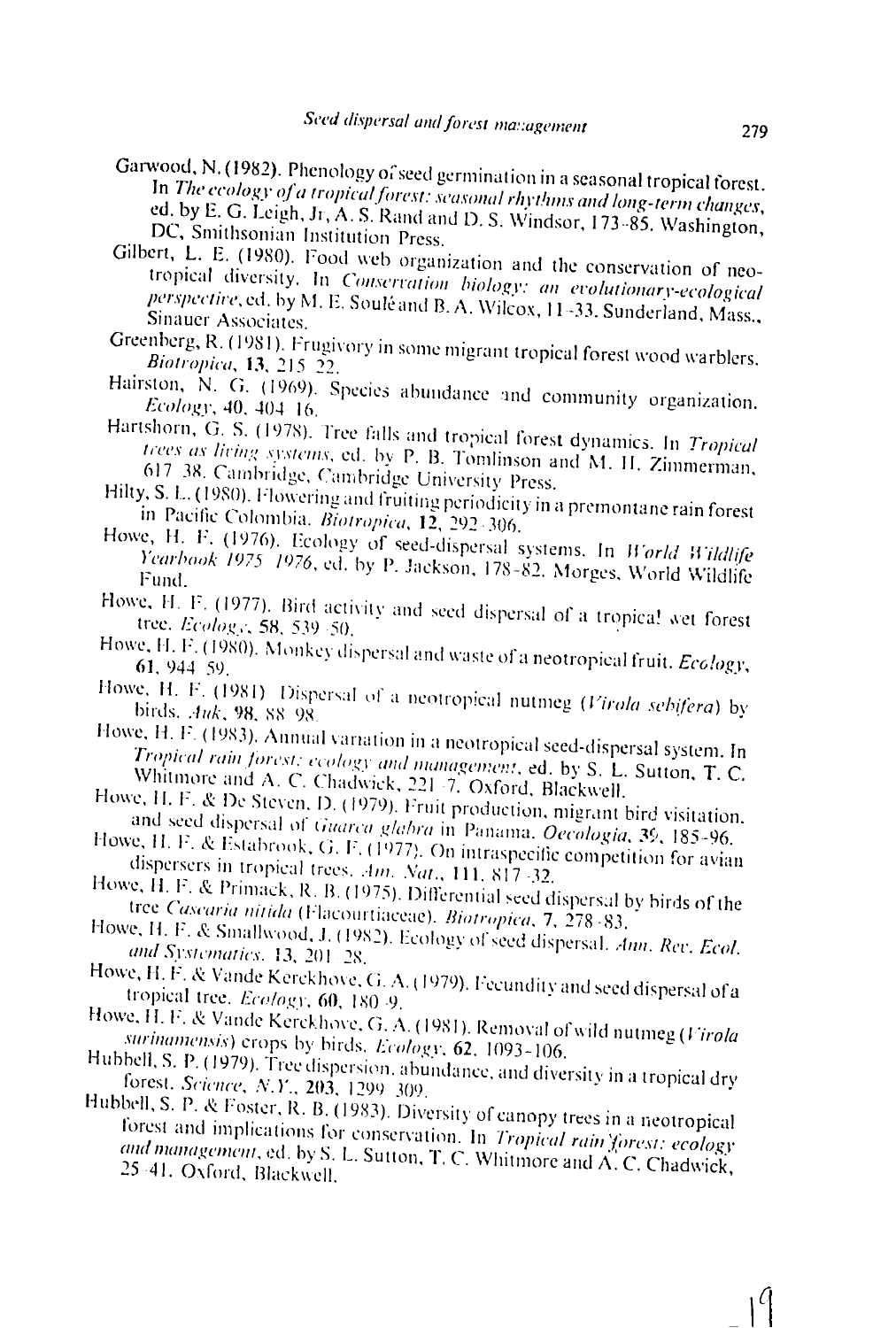- Jackson, J. F. (1981). Seed size as a correlate of temporal and spatial patterns of seed fall in a neotropical forest. Biotropica, 13, 121-30.
- Janzen, D. H. (1970). Herbivores and the number of tree species in tropical forests. Am. Nat., 104, 501-28.
- Janzen, D. H., Miller, G. A., Hackforth-Jones, J., Pond, C. M., Hooper, K. & Janos, D. P. (1976). Two Costa Rican bat-generated seed shadows of Andira inermis (Leguminosae). Ecology, 57, 1068-75.
- Karr, J. (1971). Structure of avian communities in selected Panama and Illinois habitats. Ecol. Monogr., 41, 207-33.
- Land, H. C. (1963). Birds at a tropical feeding tree. Wilson Bull., 75, 199-200.
- Leck, C. F. (1972). The impact of some North American migrants at fruiting trees in Panama. Auk, 89, 842-50.
- Leigh, E. G. & Windsor, D. S. (1982). Forest production and regulation of primary consumers on Barro Colorado Island. In The ecology of a tropical forest: seasonal rhythms and long-term changes, ed. by E. G. Leigh, A. S. Rand and D. S. Windsor, 111 22. Washington, DC, Smithsonian Institution Press.
- May, R. (1973). Stability and complexity in model ecosystems. Princeton, New Jersey, Princeton University Press.
- MacArthur, R. H. & Wilson, E. O. (1967). The theory of island biogeography. Princeton NJ, Princeton University Press.
- McDiarmid, R. W., Ricklefs, R. E. & Foster, M. S. (1977). Disper al of Stemmadenia donnell-smithii (Apocynaceae) by birds. Biotropica, 9, 9-25.
- McKey, D. (1975). The ecology of coevolved seed dispersal systems. In Coccolution of animals and plants, ed. by L. E. Gilbert and P. Raven, 159-91. Austin, University of Texas Press.
- Medway, L. (1972). Phenology of a tropical rain forest in Malaya. Biol. J. Linn. Soc., 4, 117 46.
- Milton, K. (1980). The foraging stretegy of howler monkeys. New York, Columbia University Press.
- Morrison, D. W. (1978). Foraging ecology and energetics of the frugivorous bat Artibeus jamaicensis. Ecology, 59, 716-23.
- Orians, G. (1969). The number of bird species in some tropical forests. Ecology, 50. 783 801.
- Paine, R. (1966). Food web complexity and species diversity. Am. Nat., 100.
- Preston, F. (1948). The commonness, and rarity, of species. Ecology, 29, 254-83.
- Preston, F. (1962). The canonical distribution of commonness and rarity. Ecology, 43, 185-215.
- Richards, P. W. (1952). The tropical rain forest: an ecological study. London, Cambridge University Press.
- Snow, D. W. (1962a). A field study of the black and white manakin, Manacus manacus, in Trinidad, Zoologica, 47, 65-104.
- Snow, D. W. (1962b). A field study of the golden-headed manakin, Pipra erythrocephala, in Trinidad, WI. Zoologica, 47, 183-98.